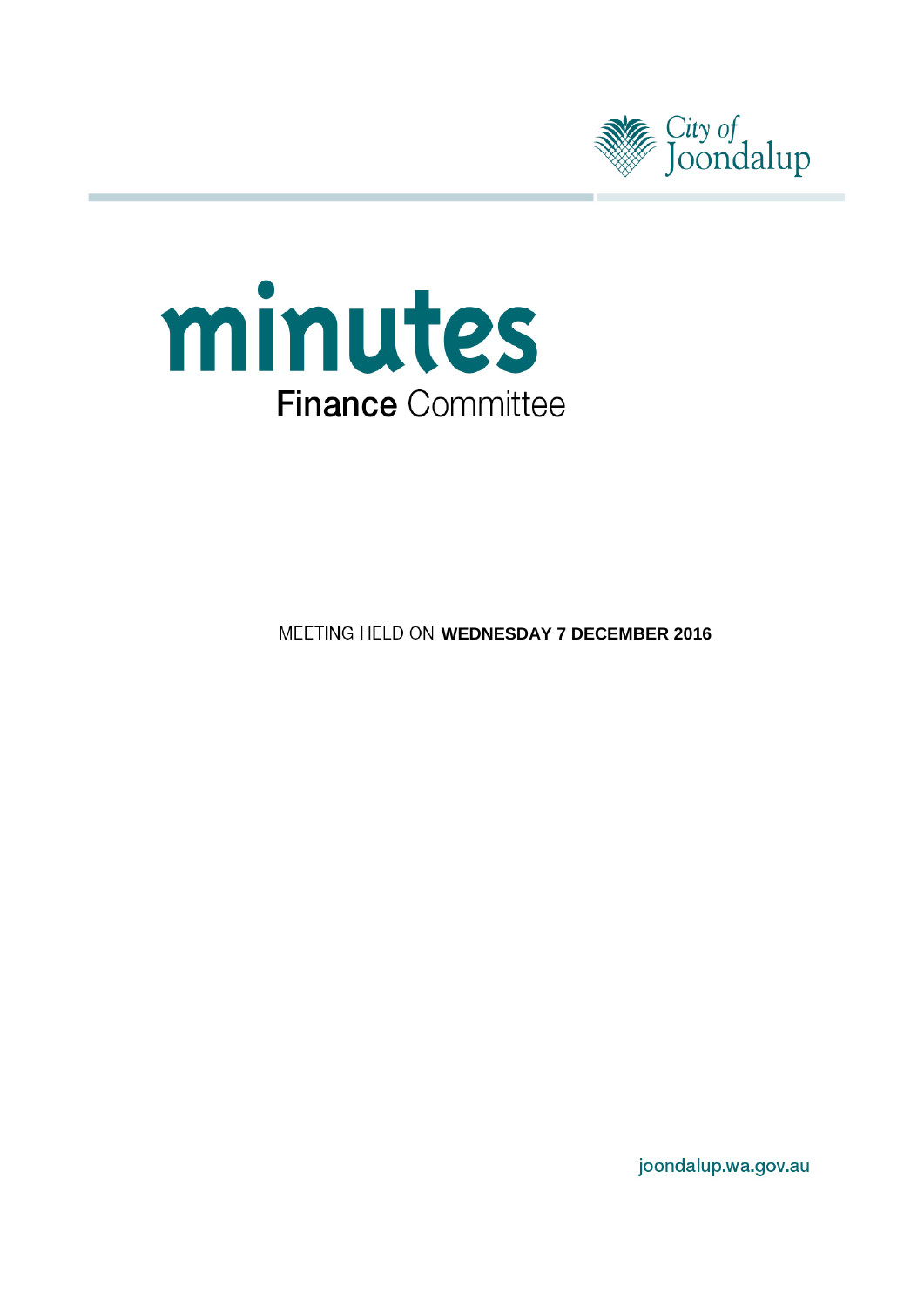## **TABLE OF CONTENTS**

| Item No.       | <b>Title</b>                                                                                                       | Page No. |
|----------------|--------------------------------------------------------------------------------------------------------------------|----------|
|                | <b>Declaration of Opening</b>                                                                                      | 3        |
|                | <b>Declarations of Interest</b>                                                                                    | 4        |
|                | Apologies/Leave of absence                                                                                         | 4        |
|                | <b>Confirmation of Minutes</b>                                                                                     | 4        |
|                | Announcements by the Presiding Member without discussion                                                           | 5        |
|                | Identification of matters for which the meeting may be closed to the<br>public                                     | 5        |
|                | <b>Petitions and deputations</b>                                                                                   | 5        |
|                | <b>Reports</b>                                                                                                     | 6        |
| $\mathbf{1}$   | Impact on 20 Year Strategic Financial Plan of Reports to Council -<br>July 2016 to September 2016 - [105350]       | 6        |
| $\overline{2}$ | Update on the 2016-17 Capital Works Program - [105564]                                                             | 9        |
| 3              | Facility Refurbishment - Falklands Park Toilet / Changeroom Facility -<br>[11042, 69317]                           | 12       |
| 4              | Bi-Monthly Capital Works Project Reports - [105564]                                                                | 19       |
| 5              | Status Report on City Freehold Properties Proposed for Disposal and a<br>Proposed Crown Land Acquisition - [63627] | 22       |
| 6              | Confidential - Cafés/Kiosks/Restaurants - Project Status - [102656]                                                | 31       |
|                | <b>Urgent Business</b>                                                                                             | 33       |
|                | Motions of which previous notice has been given                                                                    | 33       |
|                | <b>Requests for Reports for future consideration</b>                                                               | 33       |
|                | <b>Closure</b>                                                                                                     | 33       |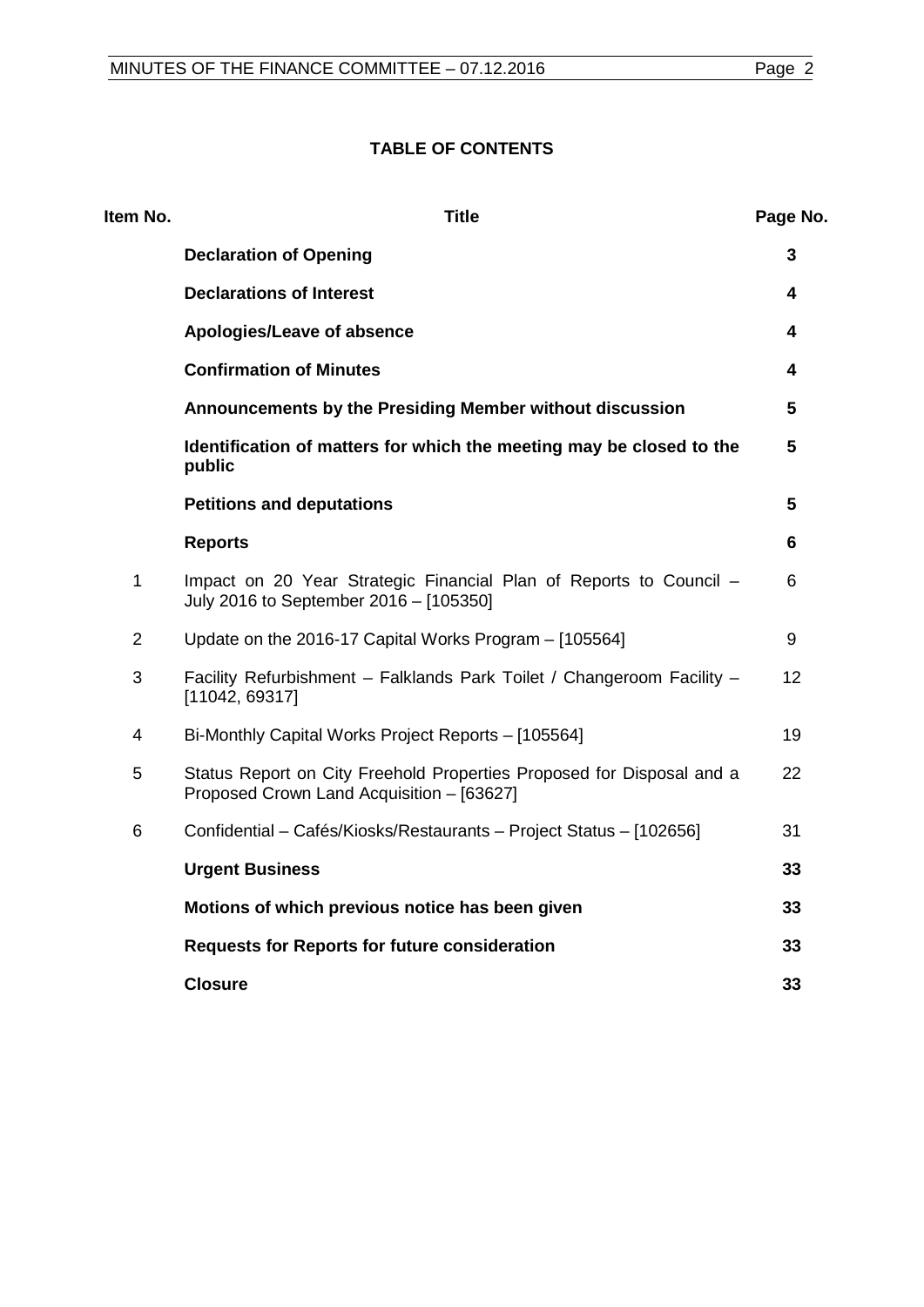# **CITY OF JOONDALUP**

#### **MINUTES OF THE FINANCE COMMITTEE MEETING HELD IN CONFERENCE ROOM 2, JOONDALUP CIVIC CENTRE, BOAS AVENUE, JOONDALUP ON WEDNESDAY 7 DECEMBER 2016.**

## **ATTENDANCE**

#### **Committee Members**

Cr Tom McLean, JP *Presiding Member* Mayor Troy Pickard Cr Russell Poliwka Cr Mike Norman Cr John Logan

#### **Officers**

Mrs Deborah Gouges

Mr Mike Tidy **Director Corporate Services**<br>Mr Nico Claassen **Director Infrastructure Servic** Mr Nico Claassen Director Infrastructure Services<br>
Mr Blignault Olivier Manager City Projects Mr Blignault Olivier Manager City Projects<br>Mr Rohan Klemm Acting Manager Leisur Mr Rohan Klemm Acting Manager Leisure and Cultural Services<br>Mr John Byrne Governance Coordinator Governance Coordinator<br>Governance Officer

## <span id="page-2-0"></span>**DECLARATION OF OPENING**

<span id="page-2-1"></span>The Presiding Member declared the meeting open at 7.00pm.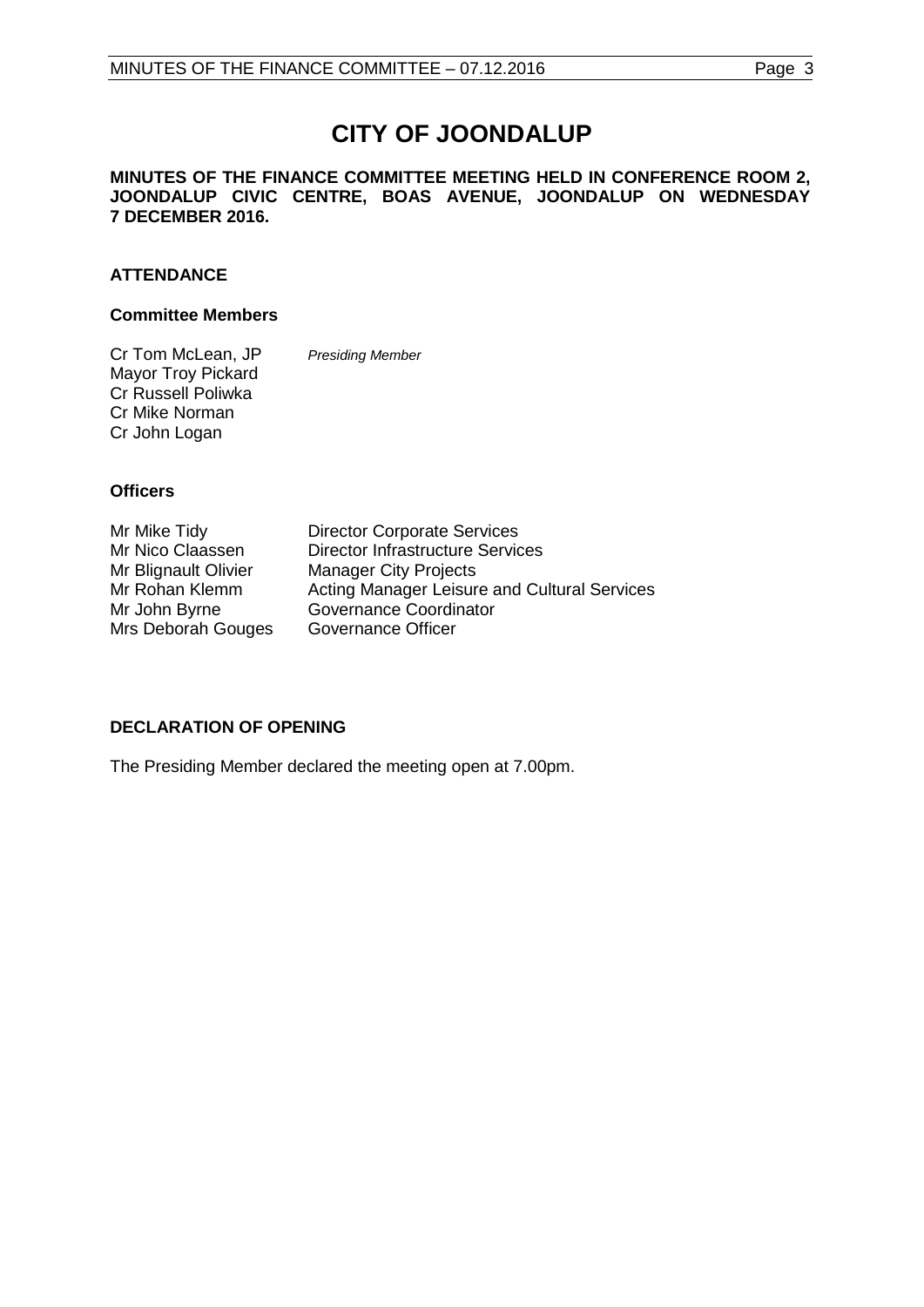## **DECLARATIONS OF INTEREST**

## **Disclosures of interest affecting impartiality**

Elected Members (in accordance with Regulation 11 of the *Local Government [Rules of Conduct] Regulations 2007)* and employees (in accordance with the Code of Conduct) are required to declare any interest that may affect their impartiality in considering a matter. This declaration does not restrict any right to participate in or be present during the decision-making process. The Elected Member/employee is also encouraged to disclose the nature of the interest.

| <b>Name/Position</b>      | Mr Rohan Klemm, Acting Manager Leisure and Cultural               |  |
|---------------------------|-------------------------------------------------------------------|--|
|                           | <b>Services</b>                                                   |  |
| <b>Item No./Subject</b>   | Item 3 - Facility Refurbishment - Falklands Park Toilet /         |  |
|                           | Changeroom Facility.                                              |  |
| <b>Nature of interest</b> | Interest that may affect impartiality.                            |  |
| <b>Extent of Interest</b> | Mr Klemm is a volunteer for the Joondalup Kinross Junior Football |  |
|                           | Club and his two sons play for the club.                          |  |

## <span id="page-3-0"></span>**APOLOGIES/LEAVE OF ABSENCE**

### **Apology:**

Cr Philippa Taylor.

#### **Leave of Absence previously approved**

| Cr Christine Hamilton-Prime | 4 December to 10 December 2016 inclusive; |
|-----------------------------|-------------------------------------------|
| Cr Sophie Dwyer             | 7 December to 9 December 2016 inclusive:  |
| Cr Liam Gobbert             | 17 December 2016.                         |

#### **CONFIRMATION OF MINUTES**

#### MINUTES OF THE FINANCE COMMITTEE HELD ON 3 OCTOBER 2016

**MOVED Mayor Pickard SECONDED Cr Norman that the minutes of the meeting of the Finance Committee held on 3 October 2016 be confirmed as a true and correct record.**

#### **The Motion was Put and CARRIED (5/0)**

<span id="page-3-1"></span>

<span id="page-3-2"></span>**In favour of the Motion:** Cr McLean, Mayor Pickard, Crs Logan, Norman and Poliwka.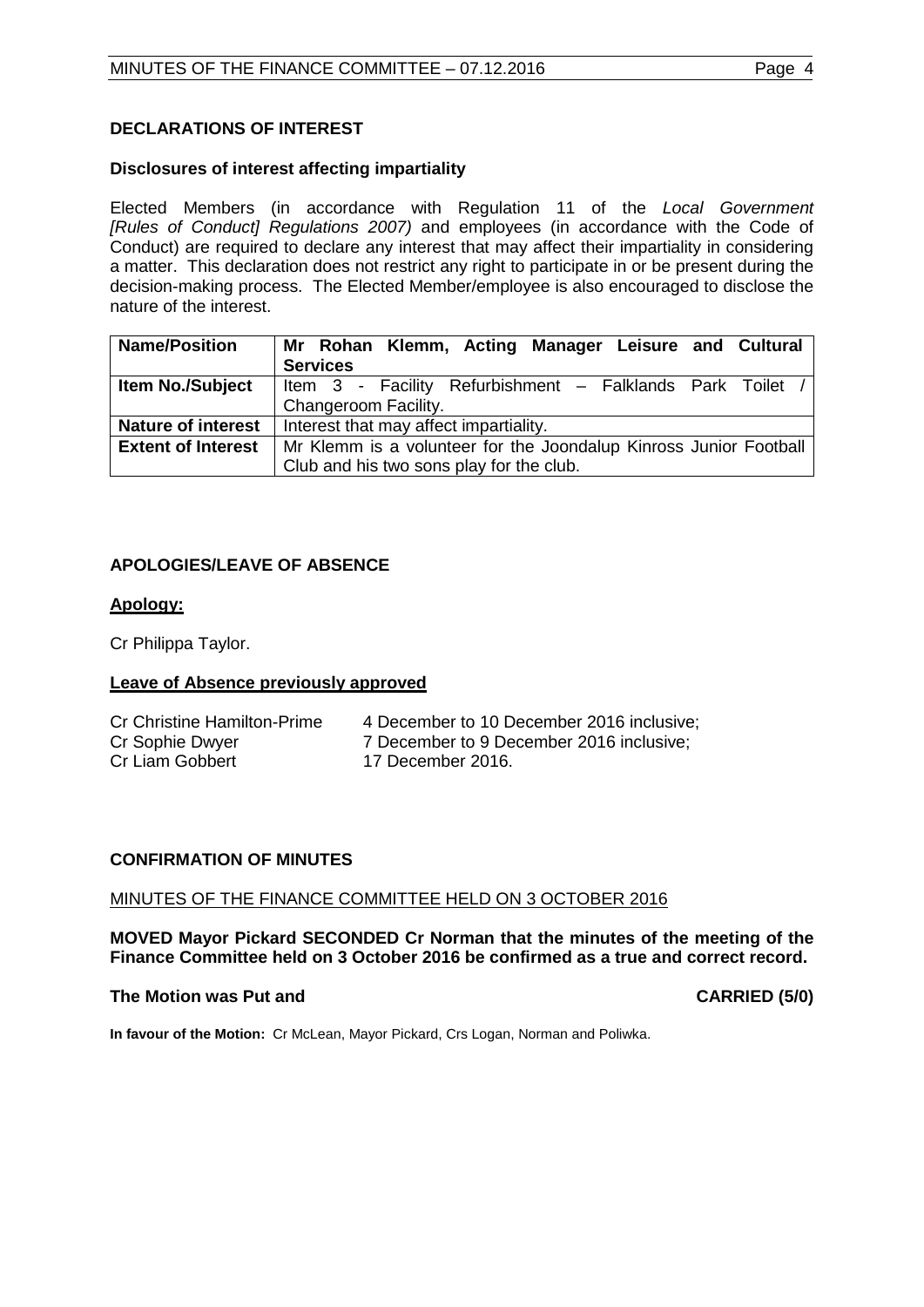## **ANNOUNCEMENTS BY THE PRESIDING MEMBER WITHOUT DISCUSSION**

Nil.

## <span id="page-4-0"></span>**IDENTIFICATION OF MATTERS FOR WHICH THE MEETING MAY BE CLOSED TO THE PUBLIC**

In accordance with Clause 5.2 of the City's *Meeting Procedures Local Law 2013*, this meeting was not open to the public.

## <span id="page-4-1"></span>**PETITIONS AND DEPUTATIONS**

Nil.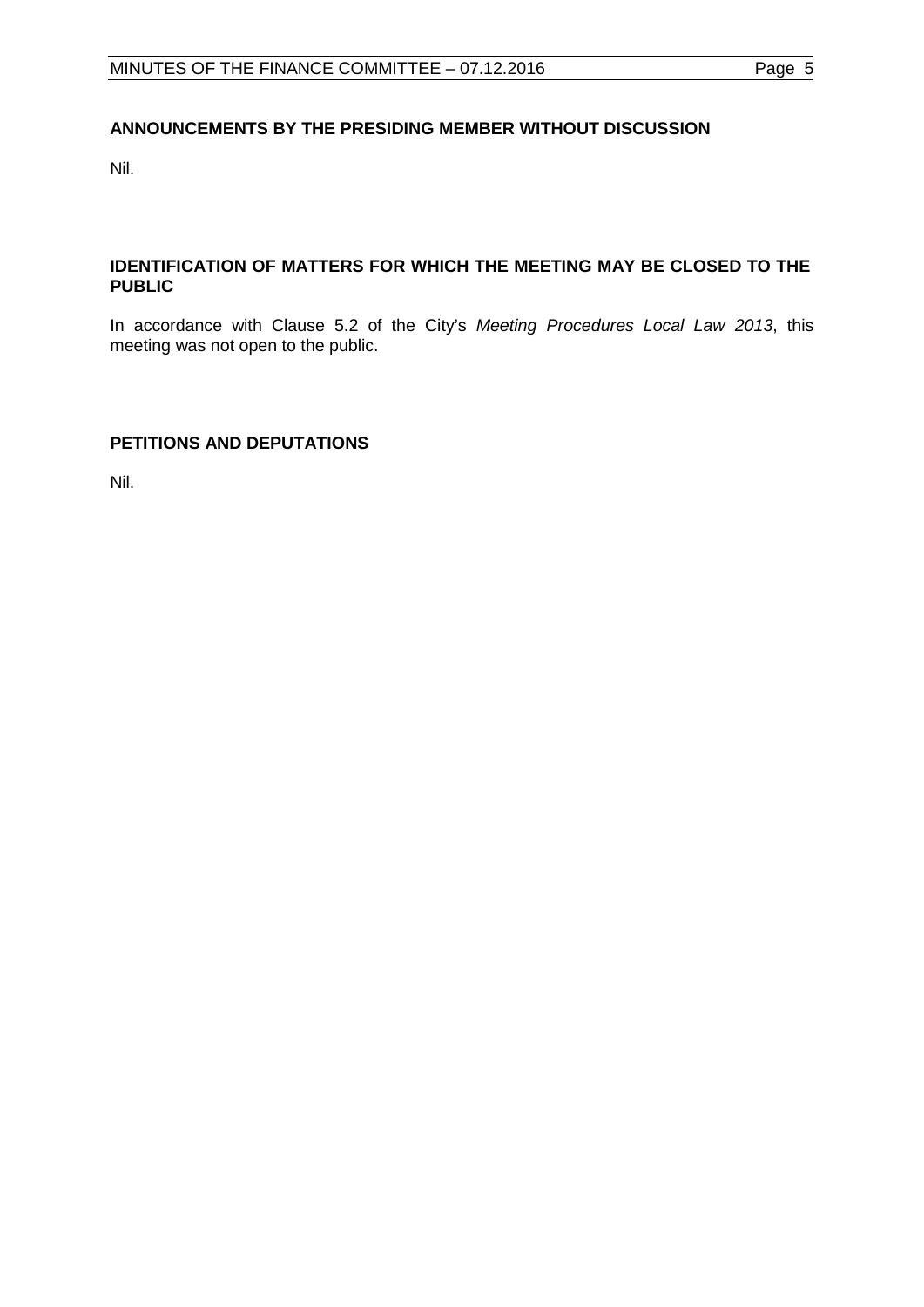#### <span id="page-5-0"></span>**REPORTS**

## <span id="page-5-1"></span>**ITEM 1 IMPACT ON 20 YEAR STRATEGIC FINANCIAL PLAN OF REPORTS TO COUNCIL – JULY 2016 TO SEPTEMBER 2016**

| <b>WARD</b>                           | All                                       |                                                                                                                     |
|---------------------------------------|-------------------------------------------|---------------------------------------------------------------------------------------------------------------------|
| <b>RESPONSIBLE</b><br><b>DIRECTOR</b> | Mr Mike Tidy<br><b>Corporate Services</b> |                                                                                                                     |
| <b>FILE NUMBER</b>                    | 105350                                    |                                                                                                                     |
| <b>ATTACHMENT</b>                     | Attachment 1                              | Impact on 20 Year Strategic Financial<br>Plan of Reports to Council - July 2016<br>to September 2016                |
| <b>AUTHORITY / DISCRETION</b>         | Council (that is for 'noting').           | Information - includes items provided to Council for<br>information purposes only that do not require a decision of |

#### **PURPOSE**

To advise the Finance Committee on the impacts to the *20 Year Strategic Financial Plan* (20 Year SFP) of reports approved by Council for the period July 2016 to September 2016.

#### **EXECUTIVE SUMMARY**

A new quarterly report was introduced in October 2014, as part of the Chief Executive Officer's (CEO) Key Performance Indicators. This report is the first quarterly report for 2016-17. The intention is to provide progressive updates between annual reviews of the 20 Year SFP by summarising the impacts on the 20 Year SFP of reports presented to Council.

This report covers Quarter 1 (July 2016 to September 2016). There are two reports, tender 009/16 Refurbishment of Undercroft Bridge Club (CJ126-08/16 refers) and tender 025/16 Bulk Hard Waste Collection Services (CJ145-09/16 refers) that have a combined estimated benefit of \$41.3 million.

*It is therefore recommended that the Finance Committee NOTES that the estimated benefit of \$41.3 million on the 20 Year Strategic Financial Plan of reports approved by Council July 2016 to September 2016.*

#### **BACKGROUND**

A new quarterly report was introduced in October 2014, as part of the Chief Executive Officer's (CEO) Key Performance Indicators. This report is the first quarterly report for 2016-17. The intention is to provide progressive updates between annual reviews of the 20 Year SFP by summarising the impacts on the SFP of reports presented to Council.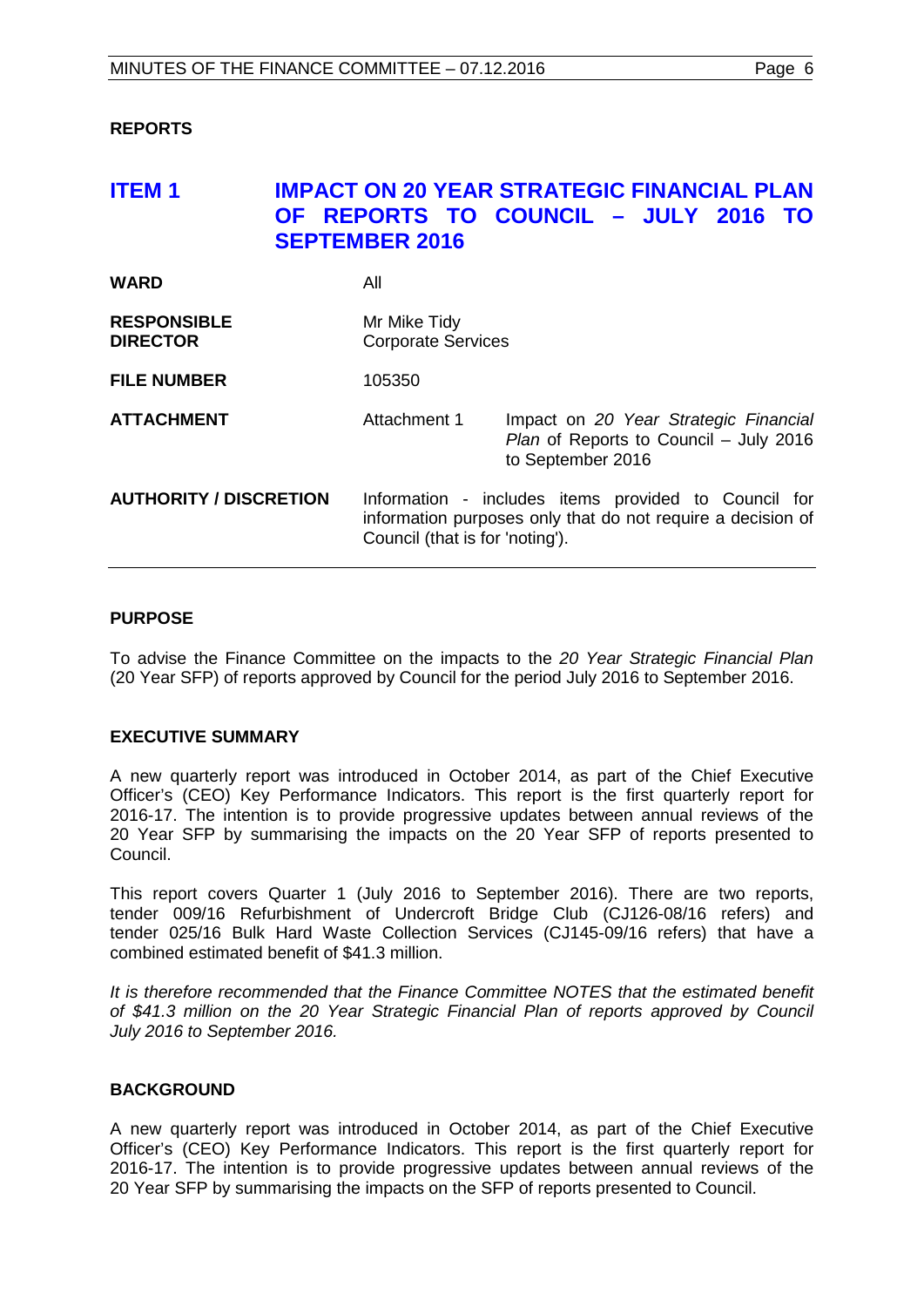The SFP is a long-term planning tool and evaluating impacts which are minor is of little relevance therefore a minimum threshold has been applied where an impact of less than \$50,000 is not reported. The threshold of \$50,000 results in many of the reports being outside the scope of this analysis, as they have a relatively small amount (for example planning fees) or have no financial impact at all. Consequently, most of the reports presented to Council have no impact on the 20 Year SFP.

## **DETAILS**

With regards the tables, please note that the impacts have been categorised into:

- commitments made by Council
- other impacts including amounts that were informed by other bodies, or potential impacts for reports that have been noted, without a firm commitment having been made yet.

For those reports where there is an impact from July 2016 to September 2016, all of the values are identified as commitments made by Council, there are no other impacts.

- The 20 Year SFP Impact is based on the following:
	- o Total estimated cash flows up to 2034-35.<br>
	o Includes inflation.
	- o Includes inflation.<br>
	o Includes all who
	- Includes all whole of life costs such as capital expenditure, operating expenses, operating income, reserves, borrowings, interest payments and earnings on cash held.

As a result of calculating the impacts up to 2034-35 for total cash, the impact for each report is higher than the initial impact.

#### **Issues and options considered**

There are two reports in Quarter 1 that have a combined estimated benefit of \$41.3 million. They are tender 009/16 Refurbishment of Undercroft Bridge Club (CJ126-08/16 refers) and Tender 025/16 Bulk Hard Waste Collection Services (CJ145-09/16 refers). The impacts of all reports included in Attachment 1 will be updated in the revised *20 Year Strategic Financial Plan 2016-17 to 2035-36* being prepared in early 2017.

#### **Legislation / Strategic Community Plan / policy implications**

| Legislation                     | Local Government Act 1995.                                                                                                                                            |  |
|---------------------------------|-----------------------------------------------------------------------------------------------------------------------------------------------------------------------|--|
|                                 | Section 5.56 of the Local Government Act 1995 provides<br>that:                                                                                                       |  |
|                                 | "(1) A local government is to plan for the future of the district."                                                                                                   |  |
| <b>Strategic Community Plan</b> |                                                                                                                                                                       |  |
| <b>Key theme</b>                | Financial Sustainability.                                                                                                                                             |  |
| <b>Objective</b>                | Effective management.                                                                                                                                                 |  |
| <b>Strategic initiative</b>     | Manage liabilities and assets through a planned,<br>$\bullet$<br>long-term approach.<br>Balance service levels for assets against long-term<br>٠<br>funding capacity. |  |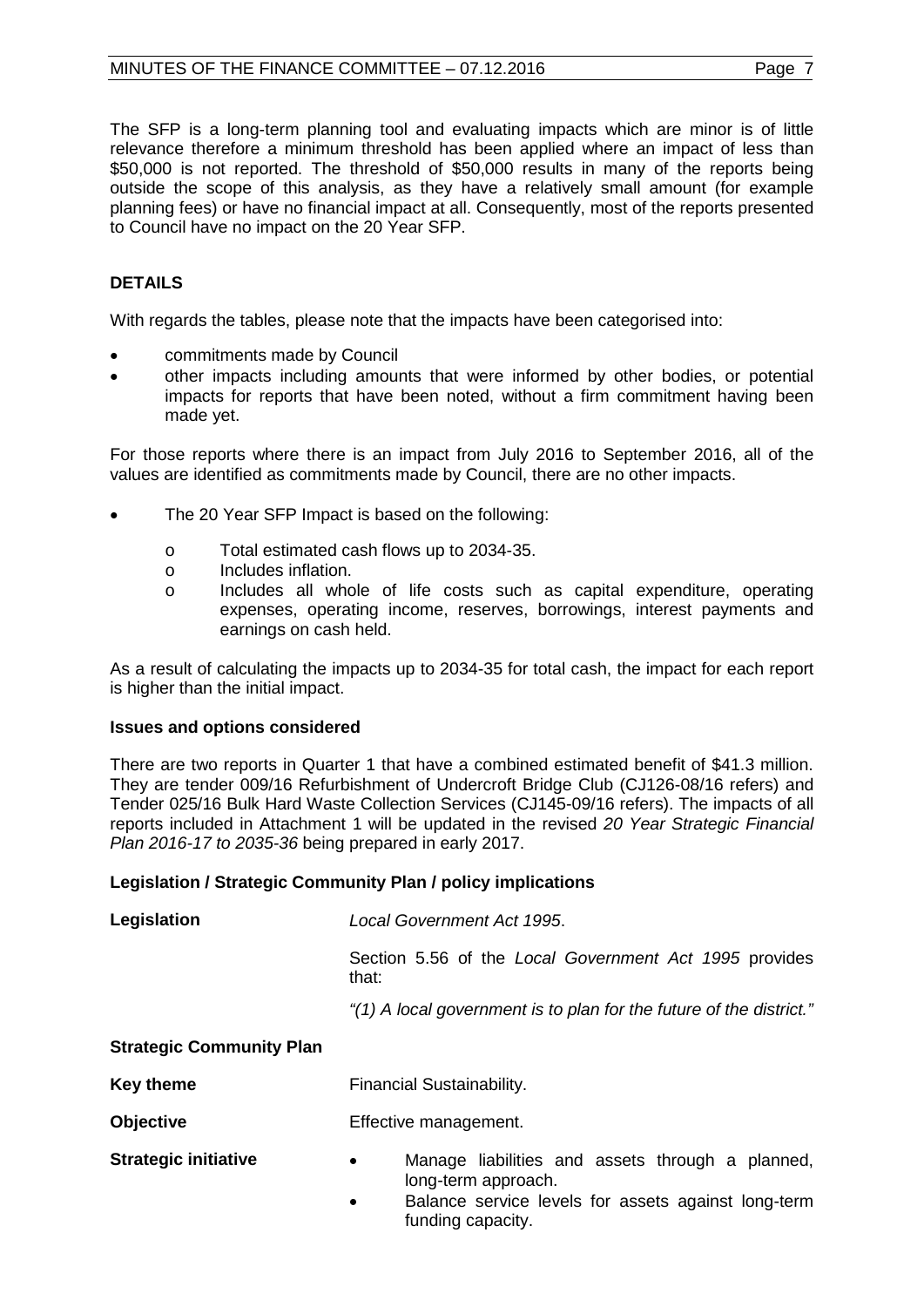**Policy** Not applicable.

#### **Risk management considerations**

The 20 Year SFP is based on many assumptions. There is a risk that those assumptions could be wrong or may not come to pass, however, it is a planning tool and the City is not committed to anything in the plan by virtue of endorsing it. Periodic review and continual update of the plan will ensure that it remains a relevant and useful document to manage the City's financial affairs into the future.

#### **Financial / budget implications**

The impact to the City up to 2034-35 of the two reports approved between July 2016 and September 2016 is estimated to be a benefit of \$41.3 million. This impact is the total change in cash at the end of 2034-35.

#### **Regional significance**

Not applicable.

#### **Sustainability implications**

Not applicable.

#### **Consultation**

Not applicable.

#### **COMMENT**

This report provides a further enhancement to the long-term financial sustainability by the City by providing a progressive update on the impacts on the 20 Year SFP of Council decisions.

#### **VOTING REQUIREMENTS**

Simple Majority.

**MOVED Mayor Pickard SECONDED Cr Logan that the Finance Committee NOTES the estimated benefit of \$41.3 million on the** *20 Year Strategic Financial Plan* **of reports approved by Council from July 2016 to September 2016.**

#### **The Motion was Put and CARRIED (5/0)**

**In favour of the Motion:** Cr McLean, Mayor Pickard, Crs Logan, Norman and Poliwka.

#### *Appendix 1 refers*

*[To access this attachment on electronic document, click here: Attach1agnFIN161207.pdf](http://www.joondalup.wa.gov.au/files/committees/FINC/2016/Attach1agnFIN161207.pdf)*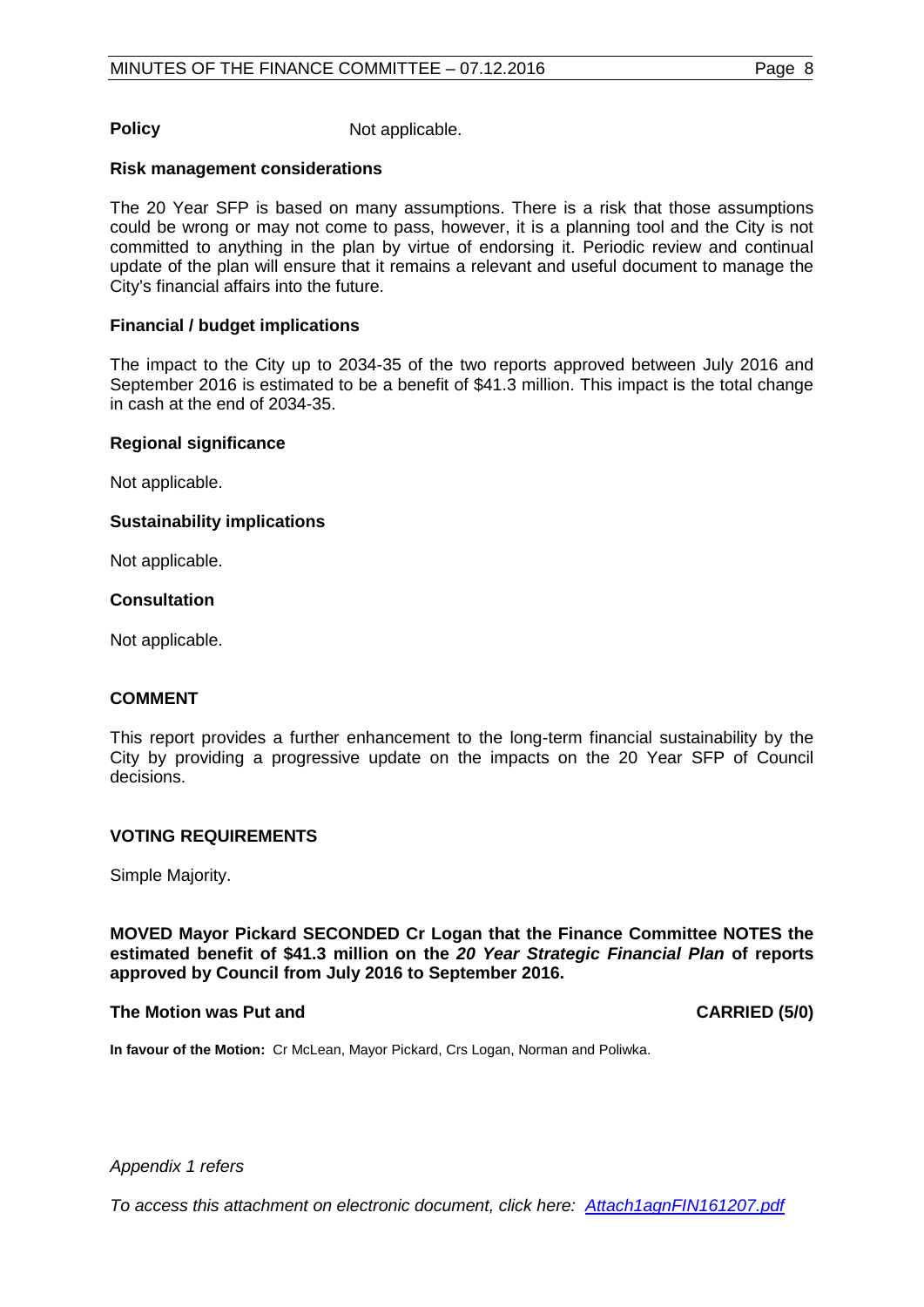## <span id="page-8-0"></span>**ITEM 2 UPDATE ON THE 2016-17 CAPITAL WORKS PROGRAM**

| <b>WARD</b>                           | All                                                                                                                                                    |  |
|---------------------------------------|--------------------------------------------------------------------------------------------------------------------------------------------------------|--|
| <b>RESPONSIBLE</b><br><b>DIRECTOR</b> | Mr Nico Claassen<br>Infrastructure Services                                                                                                            |  |
| <b>FILE NUMBER</b>                    | 105564, 101515                                                                                                                                         |  |
| <b>ATTACHMENTS</b>                    | Attachment 1<br>Capital Works Project Report 2016-17                                                                                                   |  |
| <b>AUTHORITY / DISCRETION</b>         | Information - includes items provided to Council for<br>information purposes only that do not require a decision of<br>Council (that is for 'noting'). |  |

#### **PURPOSE**

For the Finance Committee to note the update on the *2016-17 Capital Works Program*.

#### **EXECUTIVE SUMMARY**

The Capital Works Project Report for the 2016-17 program as at 31 October 2016 is attached (Attachment 1 refers).

*It is therefore recommended that the Finance Committee NOTES the report on the Capital Works Projects for 2016-17 as at 31 October 2016 forming Attachment 1 to this Report.*

#### **BACKGROUND**

At its meeting held on 3 November 2015 (JSC02-11/15 refers), Council resolved, in part to:

- *"2 ESTABLISH a Finance Committee to:*
	- *2.1 oversee the progress of the City's annual capital works program and review of the City's Five Year Capital Works Program;*
	- *2.2 make recommendations to Council on modifications of capital works projects outside those projects of the Major Projects Committee;*
	- *2.3 make recommendations to Council on the services to be provided by the City and the standards of service delivery being cognisant of industry best practice;"*

#### **DETAILS**

The Capital Works Project Report for the 2016-17 program as at 31 October 2016 is provided at Attachment 1.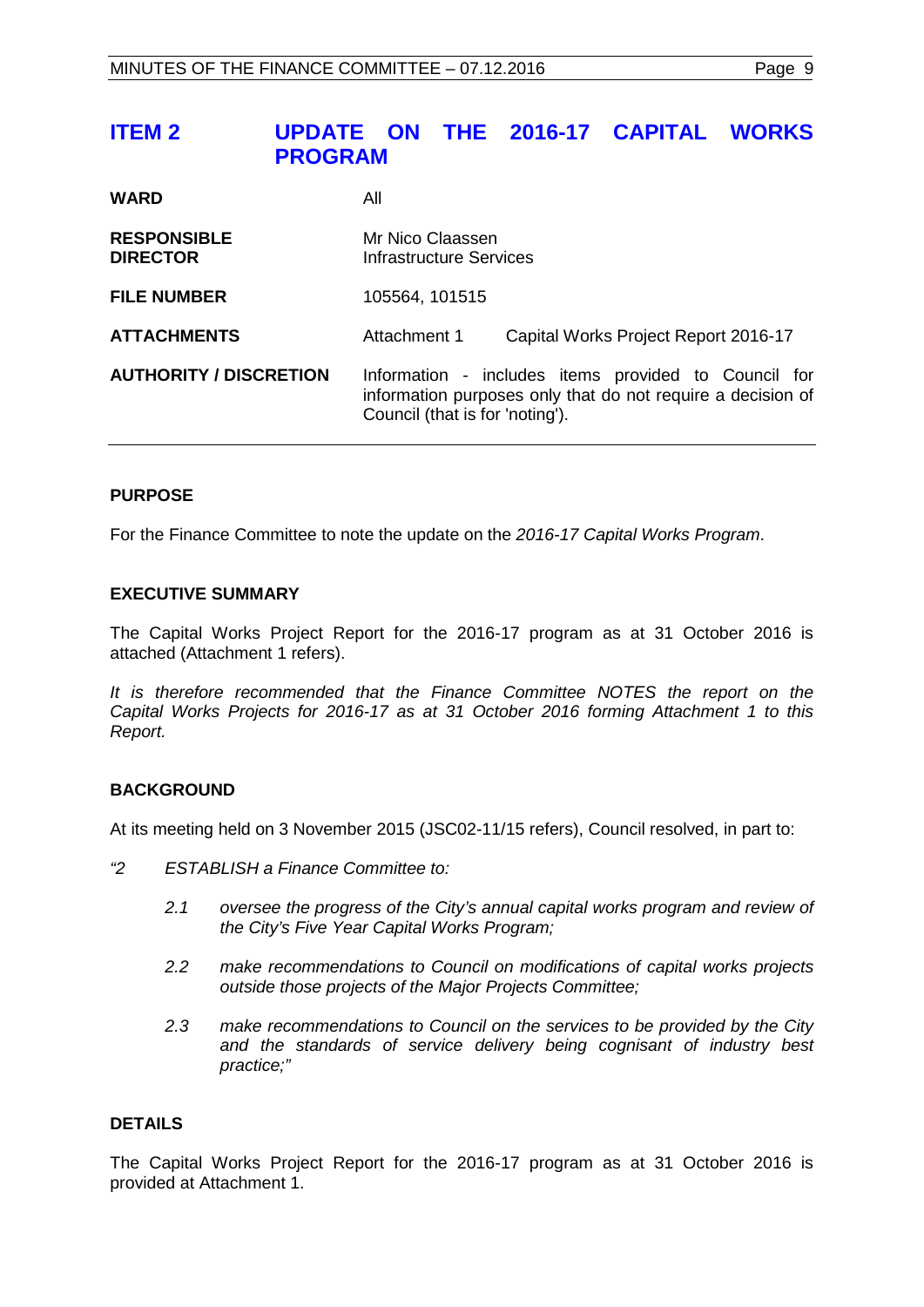#### **Issues and options considered**

Not applicable.

#### **Legislation / Strategic Community Plan / policy implications**

| Legislation | Sections 5.17 and 6.8 of the Local Government Act 1995.                                                                                                                                                                                                                                                                                                                                                                                     |
|-------------|---------------------------------------------------------------------------------------------------------------------------------------------------------------------------------------------------------------------------------------------------------------------------------------------------------------------------------------------------------------------------------------------------------------------------------------------|
|             | A committee cannot make decisions, on behalf of<br>the Council, that require an absolute majority decision<br>(section 5.17 of the Local Government Act 1995), in which<br>case, and in accordance with Section 6.8 of the<br>Local Government Act 1995, includes approving expenditure<br>not included in the City's Annual Budget. The Finance<br>Committee may only recommend to Council to approve or<br>modify capital works projects. |
|             |                                                                                                                                                                                                                                                                                                                                                                                                                                             |

#### **Strategic Community Plan**

| <b>Key theme</b> | <b>Financial Sustainability.</b> |
|------------------|----------------------------------|
|                  |                                  |

- **Objective** Major project delivery.
- **Strategic initiative** Not applicable.
- **Policy** Not applicable.

#### **Risk management considerations**

Not applicable.

#### **Financial / budget implications**

Not applicable.

#### **Regional significance**

Not applicable.

#### **Sustainability implications**

Not applicable.

#### **Consultation**

Not applicable.

#### **COMMENT**

The Capital Works Project Report for the 2016-17 program provides an update on the capital works activities undertaken as at 31 October 2016.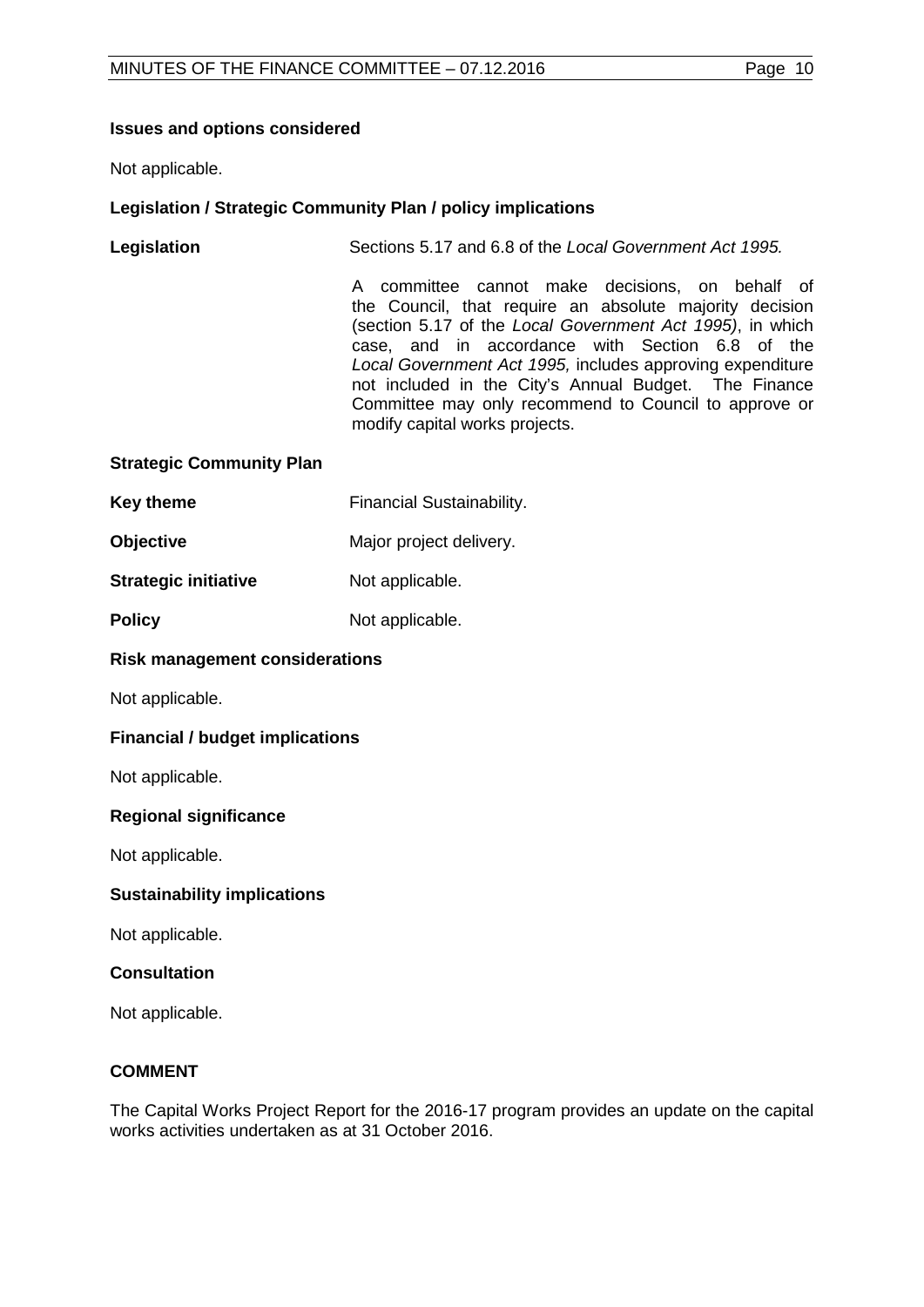### **VOTING REQUIREMENTS**

Simple Majority.

**MOVED Cr Poliwka SECONDED Cr Norman that the Finance Committee NOTES the report on the Capital Works Projects for 2016-17 as at 31 October 2016 forming Attachment 1 to this Report.**

#### **The Motion was Put and CARRIED (5/0)**

**In favour of the Motion:** Cr McLean, Mayor Pickard, Crs Logan, Norman and Poliwka.

*Appendix 2 refers*

*[To access this attachment on electronic document, click here: Attach2agnFIN161207.pdf](http://www.joondalup.wa.gov.au/files/committees/FINC/2016/Attach2agnFIN161207.pdf)*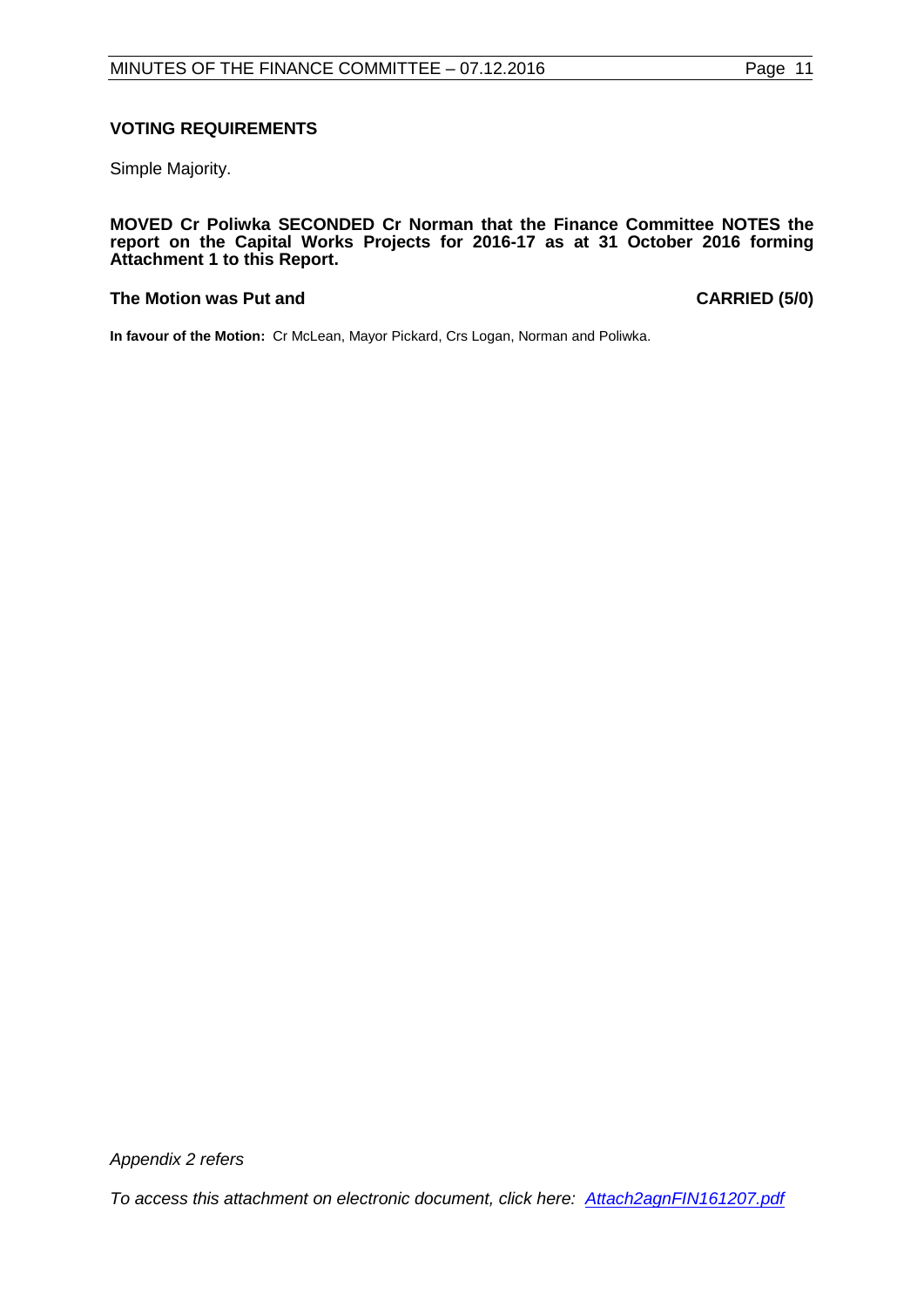| <b>Name/Position</b>      | Mr Rohan Klemm, Acting Manager Leisure and Cultural               |  |
|---------------------------|-------------------------------------------------------------------|--|
|                           | <b>Services</b>                                                   |  |
| Item No./Subject          | Item 3 - Facility Refurbishment - Falklands Park Toilet           |  |
|                           | Changeroom Facility.                                              |  |
| <b>Nature of interest</b> | Interest that may affect impartiality.                            |  |
| <b>Extent of Interest</b> | Mr Klemm is a volunteer for the Joondalup Kinross Junior Football |  |
|                           | Club and his two sons play for the club.                          |  |

#### **Disclosures of interest affecting impartiality**

## <span id="page-11-0"></span>**ITEM 3 FACILITY REFURBISHMENT - FALKLANDS PARK TOILET/CHANGEROOM FACILITY**

| <b>WARD</b>                           | <b>North</b>                                                                                                                                                                                     |                                                                                         |
|---------------------------------------|--------------------------------------------------------------------------------------------------------------------------------------------------------------------------------------------------|-----------------------------------------------------------------------------------------|
| <b>RESPONSIBLE</b><br><b>DIRECTOR</b> | Mr Mike Tidy<br><b>Corporate Services</b>                                                                                                                                                        |                                                                                         |
| <b>FILE NUMBER</b>                    | 11042, 69317, 101515                                                                                                                                                                             |                                                                                         |
| <b>ATTACHMENTS</b>                    | Attachment 1<br>Attachment 2                                                                                                                                                                     | Falklands Park, Kinross - aerial map<br>Falklands Park toilet/change room floor<br>plan |
| <b>AUTHORITY / DISCRETION</b>         | Executive - The substantial direction setting and oversight<br>role of Council, such as adopting plans and reports,<br>accepting tenders, directing operations, setting and<br>amending budgets. |                                                                                         |

#### **PURPOSE**

For Council to consider the refurbishment of the toilet / changeroom facility located at Falklands Park, Kinross.

#### **EXECUTIVE SUMMARY**

Falklands Park, Kinross (Attachment 1 refers) is an active sporting reserve primarily used by the Joondalup Kinross Junior Football Club (JKJFC) (winter) and Joondalup Kinross Junior and Senior Cricket Club (summer). The park serves as the sporting oval for the adjacent Kinross College under a shared use agreement with the City. It is also used by a commercial fitness operator (personal trainer) and the Currambine Football (soccer) Club.

Infrastructure on the park includes a toilet / changeroom facility (Attachment 2 refers), playground, outdoor fitness equipment, three-on-three basketball pad, cricket centre wicket and training nets and floodlights (to Australian Standards).

Joondalup Kinross Junior Football Club has previously expressed an interest in having the existing toilet / changeroom facility extended to include bigger changerooms, storage and a kiosk. At its meeting held on 15 July 2014 (CJ116-07/14 refers), Council endorsed a report which reviewed the City's community facilities and active reserves and proposed that refurbishment works to the toilet / changeroom facility at Falklands Park be listed for 2023-24. This is not listed in the current *Five Year Capital Works Program* as it is beyond the time period for the program.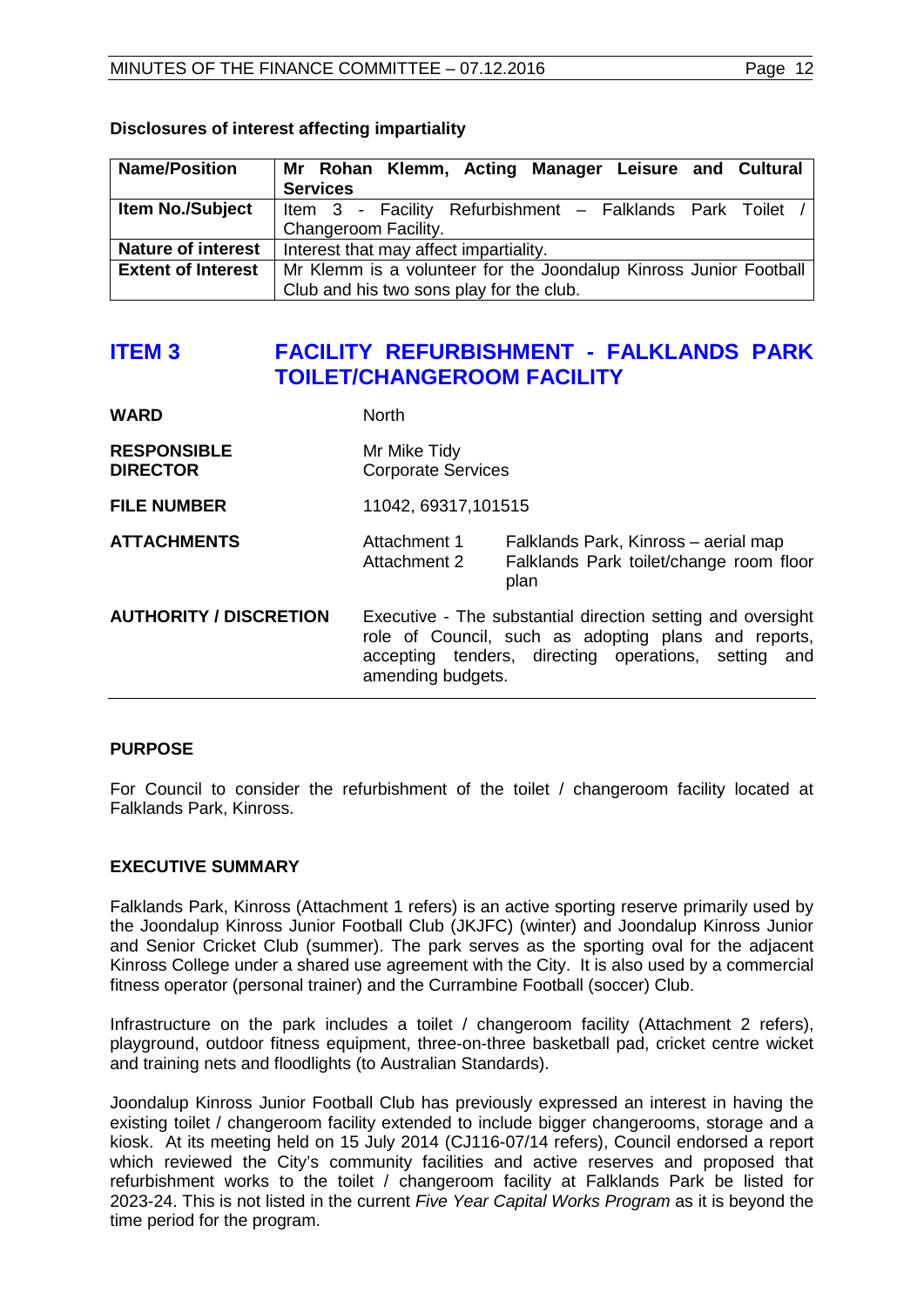Earlier this year the JKJFC requested that the works at Falkland Park are brought forward to 2018-19 in line with the works at Windermere Park as their usage of Falklands Park is growing.

At its meeting held on 18 October 2016 (CJ176-10/16 refers), Council considered a report on the proposed refurbishment of the facilities at Windermere Park, Joondalup and Falklands Park, Kinross.

Council resolved that:

- *"1 NOTES that an amount of \$250,000 is listed in the Five Year Capital Works Program in 2018-19 for refurbishment works at Windermere Park Clubrooms;*
- *2 NOTES that there are no funds listed with the current Five Year Capital Works Program for refurbishment works to the Falklands Park facility and REQUESTS a*  further report to the Finance Committee on the proposed scope and benefits of *refurbishment works for the Falklands Park facility;*
- *3 REQUESTS a further report detailing concept design options and estimated costings to undertake a refurbishment and potential expansion of the Windermere Park Clubrooms, following engagement with key stakeholders of the facility."*

The City has consulted with JKJFC to seek their feedback on the scope of work requirements and benefits for their club. In consideration of this information, it is proposed to not proceed with refurbishing the Falklands Park facility at this point in time given the City's extensive capital works program and the current allocation of resources.

*It is therefore recommended that Council:*

- *1 NOTES that there are no funds listed within the City's current Five Year Capital Works Program for refurbishment works to the Falklands Park toilet facility;*
- *2 DOES NOT AGREE to bring forward the refurbishment project for the Falklands Park toilet facility at this point in time;*
- *3 AGREES to review the priority of the refurbishment of the toilet facility at Falklands Park in the next Active Reserve and Community Facility review report.*

## **BACKGROUND**

| Falkland Park 17 Falkland Way Kinross WA 6028.   |
|--------------------------------------------------|
| City of Joondalup.                               |
| Crown Land – City of Joondalup Management Order. |
| <b>DPS</b> Parks and Recreation.                 |
| Urban.                                           |
| $50.038m^2$ .                                    |
| Not applicable.                                  |
|                                                  |

The JKJFC is one of the largest junior AFL clubs within the metropolitan area. The club has been based at Windermere Park since 1994 and leases the clubrooms on a seasonal basis with the Joondalup Kinross Cricket Club. In addition to leasing the facility at Windermere Park, JKJFC fixtures training and games at other City venues including Falklands Park, Kinross as its nominated secondary ground.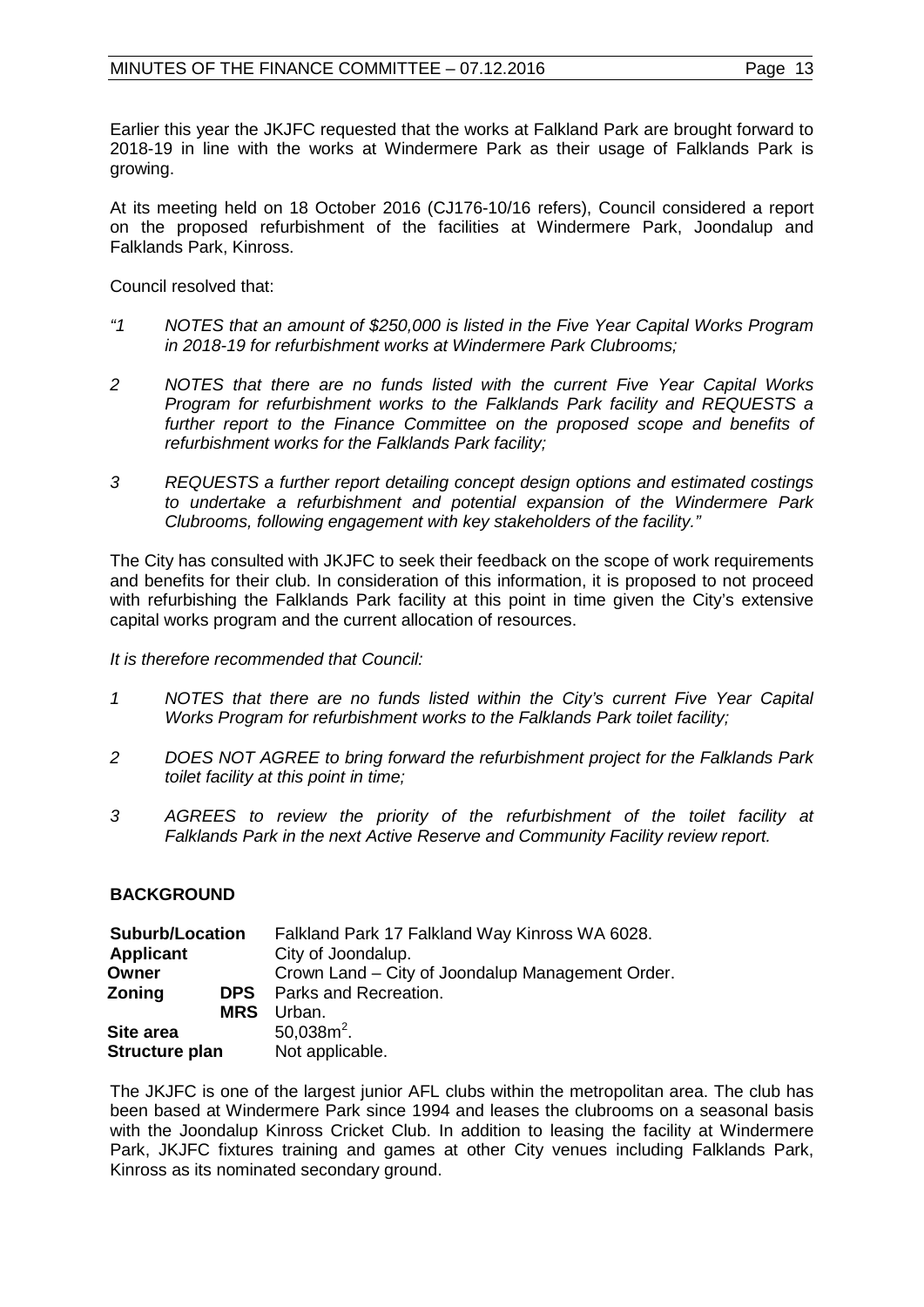For the 2016 AFL season, JKJFC had 896 registered members ranging from its Auskick program to its Year 12 open team. The club does not have a senior AFL team, but has recently established a relationship with the ECU Jets who commenced operating from Windermere Park on Saturday afternoons in 2016. The ECU Jets are a new senior club in the West Australian Amateur Football League with one team and therefore were able to co-exist with JKJFC quite comfortably at Windermere Park for the 2016 season as they only had one fixtured game at the venue every second Saturday afternoon.

The City has Falklands Park tentatively listed in 2023-24 for a refurbishment of its current toilet/changeroom facility to include kiosk, storage and change rooms. JKJFC has requested this work be done sooner as their usage of the ground is growing and supporting elements within that facility would assist in them operating from that location.

At its meeting held on 18 October 2016 (CJ176-10/16 refers), Council considered a report on the proposed refurbishment of the facilities at Windermere Park, Joondalup and Falklands Park, Kinross and requested a further report on the scope and benefits of the proposed works at Falklands Park.

## **DETAILS**

The City sought additional information from the JKJFC regarding the scope and benefits of refurbishment works at Falklands Park:

### Scope

In addition to the proposed kiosk, storeroom and changerooms, the JKJFC also requested:

- separate changeroom (with shower and toilet) for match day umpires and officials to meet the requirement of the West Australian Football Commission
- patio or veranda area for spectators
- small clubroom area to manage their game day operations, particularly if they move some or all of their Auskick program to Falklands Park.

## **Benefits**

The JKJFC indicated that with a large Auskick program, female football program, Starkick (disabled) program and Kindy Kick program, as well as their regular teams plus their alignment with the ECU Jets, they are in need of room to expand to take the pressure off the heavily utilised facilities at Windermere Park. To meet this current need they would like to have expanded facilities at Falklands Park. The JKJFC indicated they offer a fun, safe and friendly environment to participate in learning and playing AFL for people of all ages, genders, nationalities and abilities. An upgrade to the facilities at Falklands Park would assist the club in continuing to offer a range of programs to all existing and new members.

The JKJFC has indicated that player and umpire changerooms are a minimum requirement for hosting junior 'open' games (currently 'open' games are for 13 year olds and up, proposed to be changed to 12 years and up in 2017), and Falklands Park currently does not meet this requirement. The JKJFC anticipate they will need to schedule more games at Falklands Park from 2017 when the proposed change to the 'opens' category is implemented by the West Perth District Football Development Council.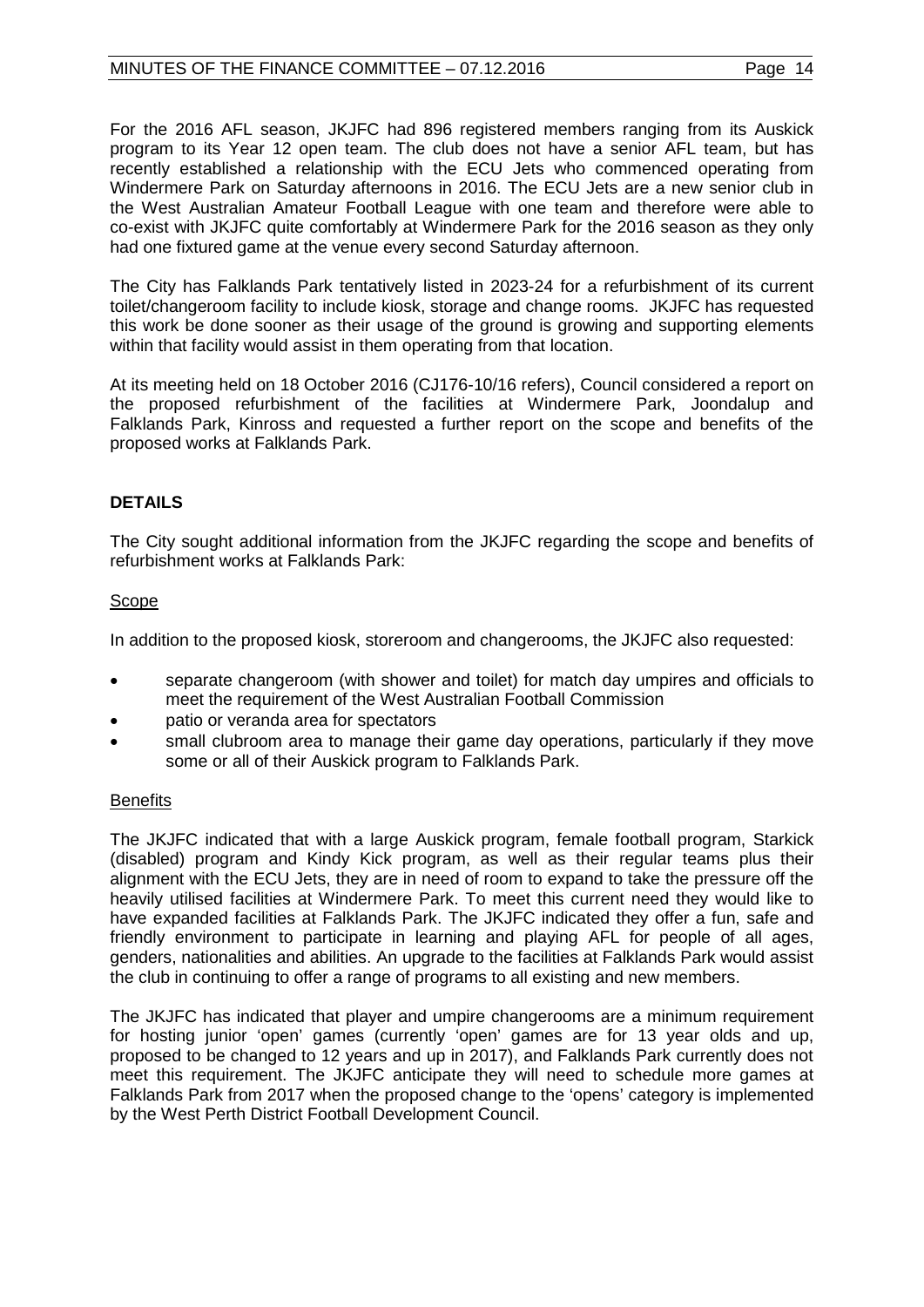#### **Issues and options considered**

The options available to Council are either:

- not agree to bring forward the Falklands Park refurbishment project, leave the project listed in 2023-24 and review its priority in the next Active Reserve and Community Facility review report or
- agree to bring forward the planning stages of the Falklands Park refurbishment project including consultation with relevant stakeholders to identify additional works, concept design and cost estimates. Once this process is complete, prepare a report detailing scope of works and budget implications for further consideration.

#### **Legislation / Strategic Community Plan / policy implications**

| Legislation                     | Not applicable.                                                                                                                           |
|---------------------------------|-------------------------------------------------------------------------------------------------------------------------------------------|
| <b>Strategic Community Plan</b> |                                                                                                                                           |
| <b>Key theme</b>                | Community Wellbeing.                                                                                                                      |
| <b>Objective</b>                | Quality facilities – To provide facilities of the highest quality<br>which reflect the needs of the community now and into the<br>future. |
| <b>Strategic initiative</b>     | Support a long-term approach to significant facility upgrades<br>and improvements.                                                        |
| <b>Policy</b>                   | Requests for New or Capital Upgrades to Existing<br><b>Community Buildings Policy.</b>                                                    |

#### **Risk management considerations**

The following risks have been identified:

- The current facilities at Falklands Park do not meet the needs of the users groups, and therefore could cause issues with storing of equipment in inappropriate areas.
- Adequate City resources to plan and construct additional refurbishment works by 2018-19.
- If the refurbishment works for Falklands Park are brought forward and the scope of works is increased, is the City financially positioned to meet the additional costs.

#### **Financial / budget implications**

There are currently no funds listed in the City's current *Five Year Capital Works Program* for a refurbishment at Falklands Park.

#### Current financial year impact

Not applicable.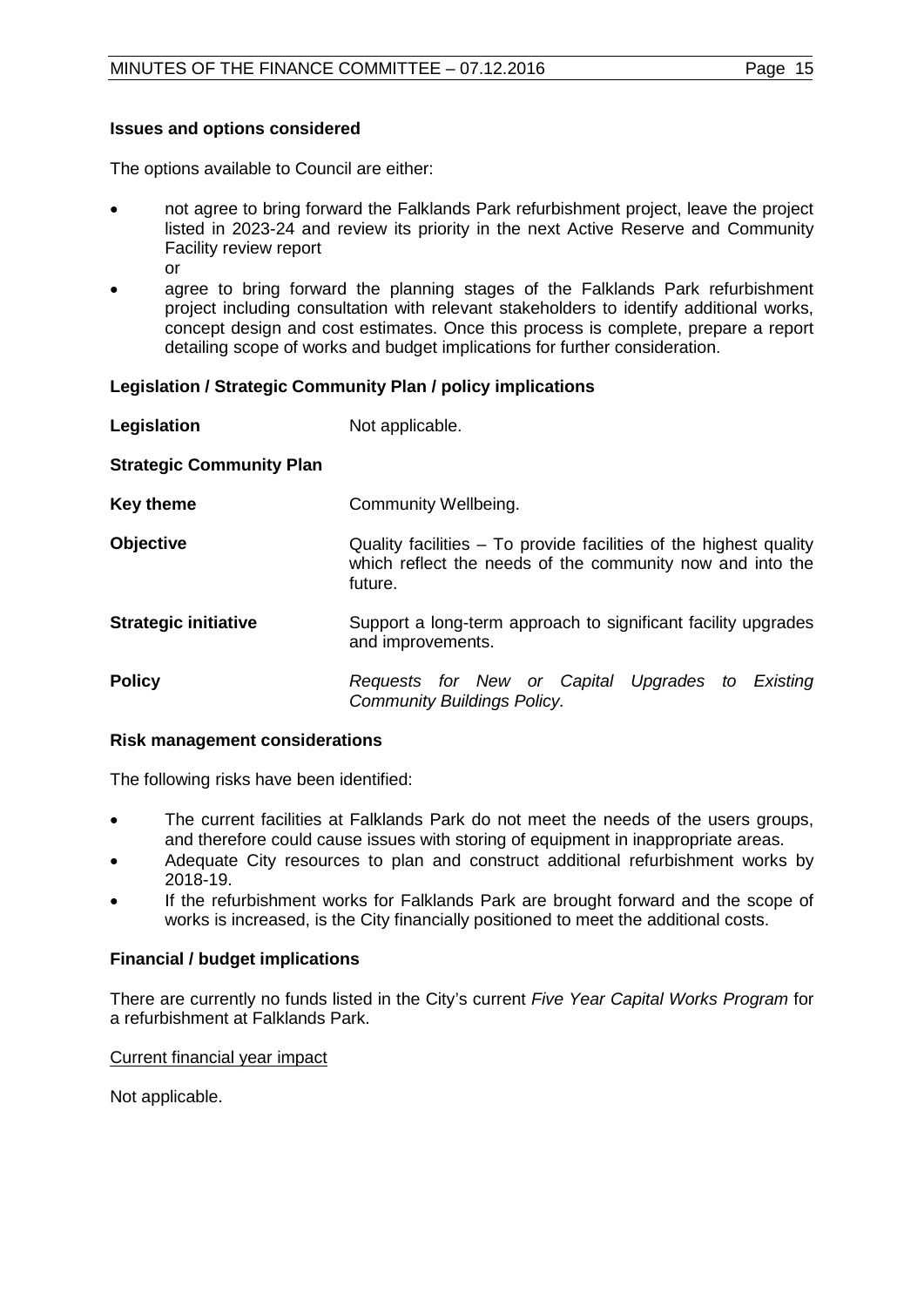| <b>Annual operating cost</b>                                   | Any addition to the facilities at Falkands Park will result in an<br>increase in annual operating cost especially if it includes a<br>clubroom. For a comparison, Admiral Park has a small<br>clubroom facility which cost \$40,750 in 2015-16 to operate.                                                                                                                  |
|----------------------------------------------------------------|-----------------------------------------------------------------------------------------------------------------------------------------------------------------------------------------------------------------------------------------------------------------------------------------------------------------------------------------------------------------------------|
| <b>Estimated annual income</b>                                 | It is unlikely that a clubroom venue at Falklands Park would<br>attract any income for the City, as most use would be at 100%<br>subsidised rate.                                                                                                                                                                                                                           |
| <b>Capital replacement</b>                                     | The Building Asset Management Plan defines the life of such<br>an asset would be 100 years.                                                                                                                                                                                                                                                                                 |
| 20<br><b>Strategic</b><br>Year<br><b>Financial Plan impact</b> | Funds are currently listed within the City's 20 Year Strategic<br>Financial Plan. This will be impacted if the funding amounts<br>and / or the years listed are adjusted. The estimated net cash<br>impact over the current adopted plan would need to be<br>determined based on the estimated increase to the annual<br>operating costs (once known) for a 20 year period. |
| Impact year                                                    | Funds are currently within the City's 20 Year Strategic<br>Financial Plan for 2023-24 for Falklands Park toilet / change<br>rooms.                                                                                                                                                                                                                                          |

All amounts quoted in this report are exclusive of GST.

#### **Regional significance**

There would be minimal regional impact as JKJFC and other user groups at Falklands Park are locally based groups and attract a large majority of members from the immediate surrounds.

#### **Sustainability implications**

#### Environmental

All facility refurbishment projects are planned to reduce the impact of the carbon footprint and consider environmental sustainability design features where possible within the project budget.

#### **Social**

The projects would include consultation with the existing user groups to ensure that feedback received represents their needs. Furthermore, refurbishment works consider access and inclusion principles with the aim to enhance the amenity of the public space.

#### Economic

Not applicable.

#### **Consultation**

In accordance with Council's resolution at its meeting held on 18 October 2016 (CJ176-10/16 refers), the City consulted with the JKJFC regarding the scope and benefits of proposed refurbishment works at Falklands Park.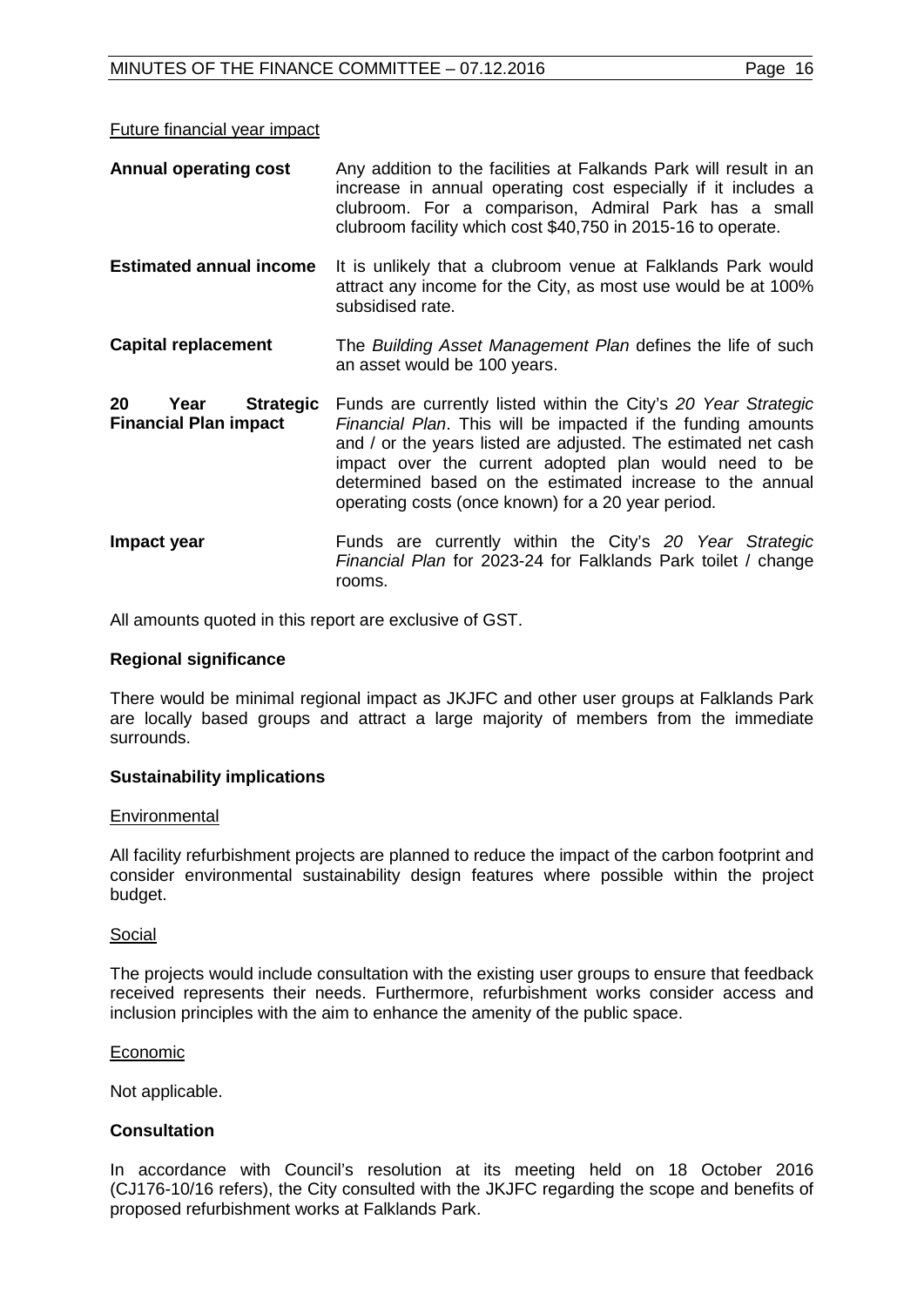#### **COMMENT**

Facility standards documentation from the Western Australian Football Commission indicates that while changerooms for junior players and umpires are desirable, they are not compulsory and games can still be scheduled at venues that do not have these facilities. Therefore the current toilet / changeroom facility at Falklands Park is sufficient for junior football games.

The JKJFC has indicated they may need to move their Auskick program from Windermere Park to Falklands Park at some stage due to the growth of their various programs and on-going alignment with ECU Jets, and a kiosk, clubroom and additional storage would be required to help administer the Auskick program from Falklands Park. However no specific timeline has been given for when this move is likely to occur.

It is noted that there are no funds listed in the City's current *Five Year Capital Works Program* for a refurbishment at Falklands Park, and the umpires' change room, patio and small clubroom are items that have not previously been considered for Falklands Park and would add significantly to the cost of works at the venue.

The scope of works that is now being requested by the JKJFC is similar to the refurbishment that was undertaken at Admiral Park in 2014, which cost the City \$850,000. If the works at Falklands Park are brought forward Council would need to increase funding in the *Five Year Capital Works Program* and/or postpone or remove other projects.

The City currently has an expansive building construction works program and increasing the scope of projects or adding to the list of projects will increase the workload and generally will need to be addressed by increasing resources. Given the City's extensive capital works program and the current allocation of resources, it is proposed to not proceed with refurbishing the Falklands Park facility at this point in time.

The Active Reserve and Community Facility review report and the recommendations made were based on a strategic approach for the future provision of community and sporting facilities and infrastructure works. However the intention of the report was to act as a guide, noting that priorities may change between reviews.

The City will assess the refurbishment at Falklands Park in the next Active Reserve and Community Facility Review report (proposed to be conducted in 2017) and consider bringing forward the works at that time depending on its priority ranking against other possible projects.

#### **VOTING REQUIREMENTS**

Simple Majority.

### **OFFICER'S RECOMMENDATION**

That Council:

- 1 NOTES that there are no funds listed within the City's current *Five Year Capital Works Program* for refurbishment works to the Falklands Park toilet facility;
- 2 DOES NOT AGREE to bring forward the refurbishment project for the Falklands Park toilet facility at this point in time;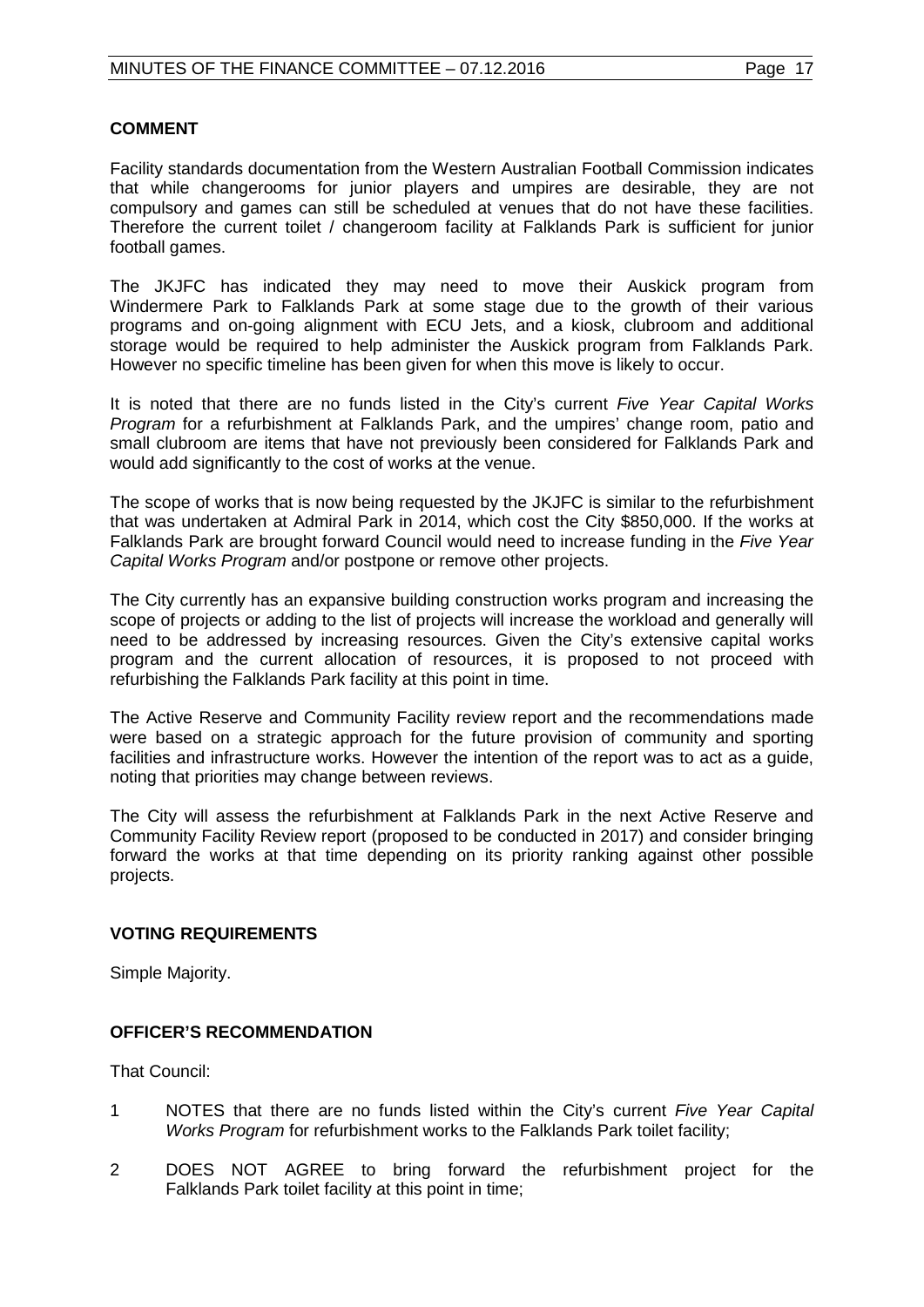3 AGREES to review the priority of the refurbishment of the toilet facility at Falklands Park in the next Active Reserve and Community Facility review report.

#### **PROCEDURAL MOTION – THAT THE ITEM BE REFERRED BACK TO THE FINANCE COMMITTEE**

**MOVED Cr Logan SECONDED Cr Poliwka that Item 3 - Facility Refurbishment - Falklands Park Toilet/Changeroom Facility be REFERRED BACK to the Chief Executive Officer to enable Ward Councillors to meet with the Joondalup Kinross Junior Football Club to discuss their aspirations for the facility and a further report be provided to a future meeting of the Finance Committee.** 

#### **The Motion was Put and CARRIED (5/0)**

**In favour of the Motion:** Cr McLean, Mayor Pickard, Crs Logan, Norman and Poliwka.

*Appendix 3 refers*

*[To access this attachment on electronic document, click here: Attach3agnFIN161207.pdf](http://www.joondalup.wa.gov.au/files/committees/FINC/2016/Attach3agnFIN161207.pdf)*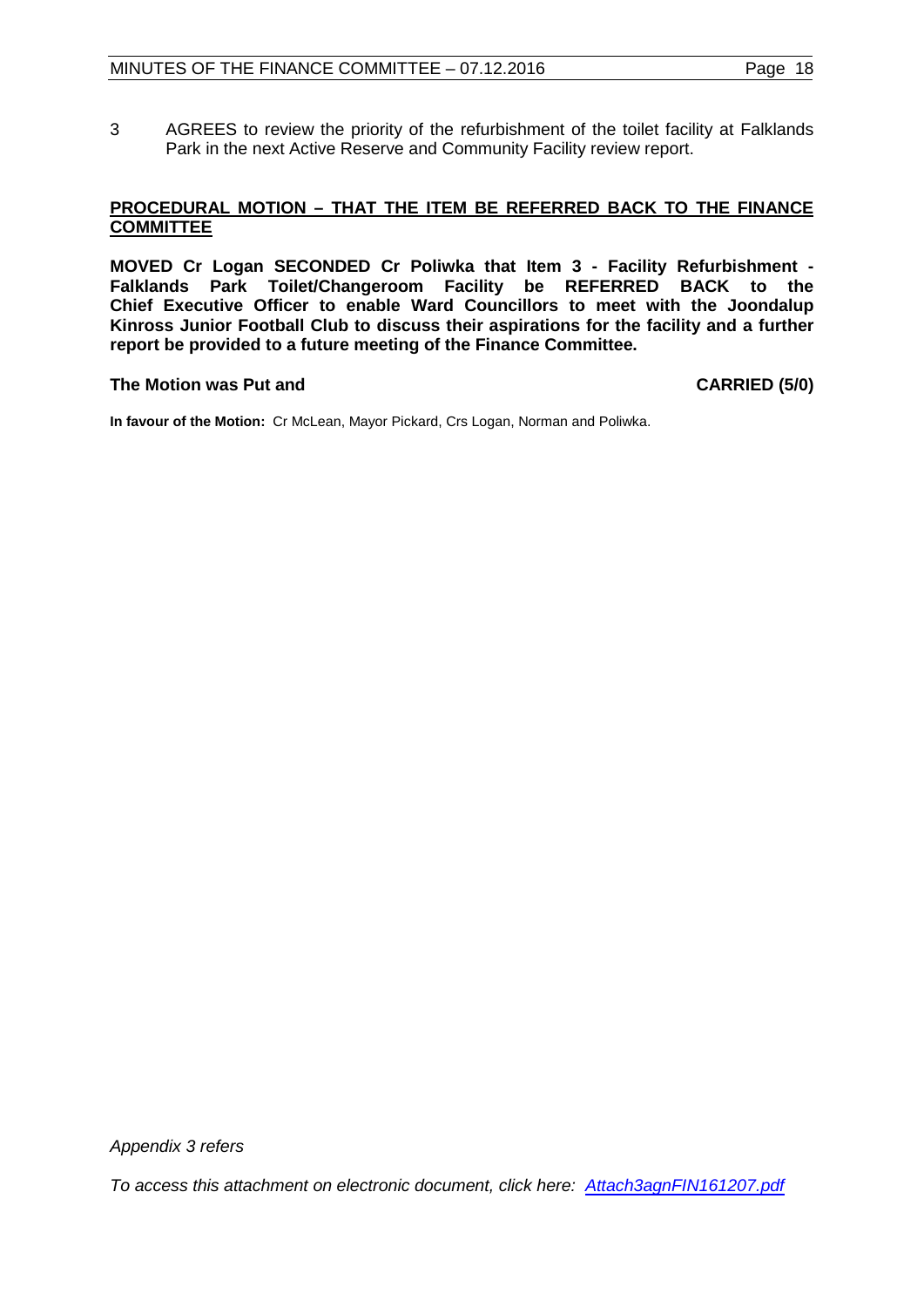<span id="page-18-0"></span>

| <b>ITEM 4</b>                         | <b>BI-MONTHLY</b><br><b>REPORTS</b> |                                                                                                                                                                                                                         | <b>CAPITAL</b>                                                                                                                                                                                               |       | <b>WORKS</b>                                                   | <b>PROJECT</b>                                                                                                                                                                                                                                     |                       |
|---------------------------------------|-------------------------------------|-------------------------------------------------------------------------------------------------------------------------------------------------------------------------------------------------------------------------|--------------------------------------------------------------------------------------------------------------------------------------------------------------------------------------------------------------|-------|----------------------------------------------------------------|----------------------------------------------------------------------------------------------------------------------------------------------------------------------------------------------------------------------------------------------------|-----------------------|
| <b>WARD</b>                           |                                     | All                                                                                                                                                                                                                     |                                                                                                                                                                                                              |       |                                                                |                                                                                                                                                                                                                                                    |                       |
| <b>RESPONSIBLE</b><br><b>DIRECTOR</b> |                                     | Mr Nico Claassen<br><b>Infrastructure Services</b>                                                                                                                                                                      |                                                                                                                                                                                                              |       |                                                                |                                                                                                                                                                                                                                                    |                       |
| <b>FILE NUMBER</b>                    |                                     | 105564, 101515                                                                                                                                                                                                          |                                                                                                                                                                                                              |       |                                                                |                                                                                                                                                                                                                                                    |                       |
| <b>ATTACHMENTS</b>                    |                                     | Attachment 1<br><b>Attachment 2</b><br>Attachment 3<br>Attachment 4<br>Attachment 5<br>Attachment 6<br>Attachment 7<br>Attachment 8<br>Attachment 9<br>Attachment 10<br>Attachment 11<br>Attachment 12<br>Attachment 13 | <b>Kingsley Clubrooms</b><br><b>SES Winton Road</b><br><b>Intersection Upgrade</b><br>Leafy City Program<br>Grove<br><b>Warwick Hall</b><br>Sorrento Beach Enclosure<br><b>Warwick Hockey Centre Project</b> | Child | Oceanside Promenade Dualling<br>Joondalup City Centre Lighting | MacDonald Park Landscape Master Plan<br>Ocean Reef Road - Marmion Avenue to<br>Ocean Reef Road/ Joondalup<br>Admiral Park Flood Lighting Upgrade<br>Penistone Park Facility Refurbishment<br>Care/Dorchester<br>Percy Doyle - Undercroft Extension | <b>Drive</b><br>Hall/ |
| <b>AUTHORITY / DISCRETION</b>         |                                     | Council (that is for 'noting').                                                                                                                                                                                         |                                                                                                                                                                                                              |       |                                                                | Information - includes items provided to Council for<br>information purposes only that do not require a decision of                                                                                                                                |                       |

#### **PURPOSE**

For the Finance Committee to note the bi-monthly project status reports for capital works projects.

#### **EXECUTIVE SUMMARY**

At the Finance Committee meeting held on 10 August 2016 the committee determined which capital works project reports were required and the frequency of reporting. The bi-monthly project reports are attached (Attachments 1-13 refer).

*It is therefore recommended that the Finance Committee NOTES the bi-monthly capital works project reports forming Attachments 1 to 13 to this Report.*

#### **BACKGROUND**

At its meeting held on 10 August 2016 the Finance Committee requested that the following project reports from the *2016-17 Capital Works Program* be provided on a bi-monthly basis: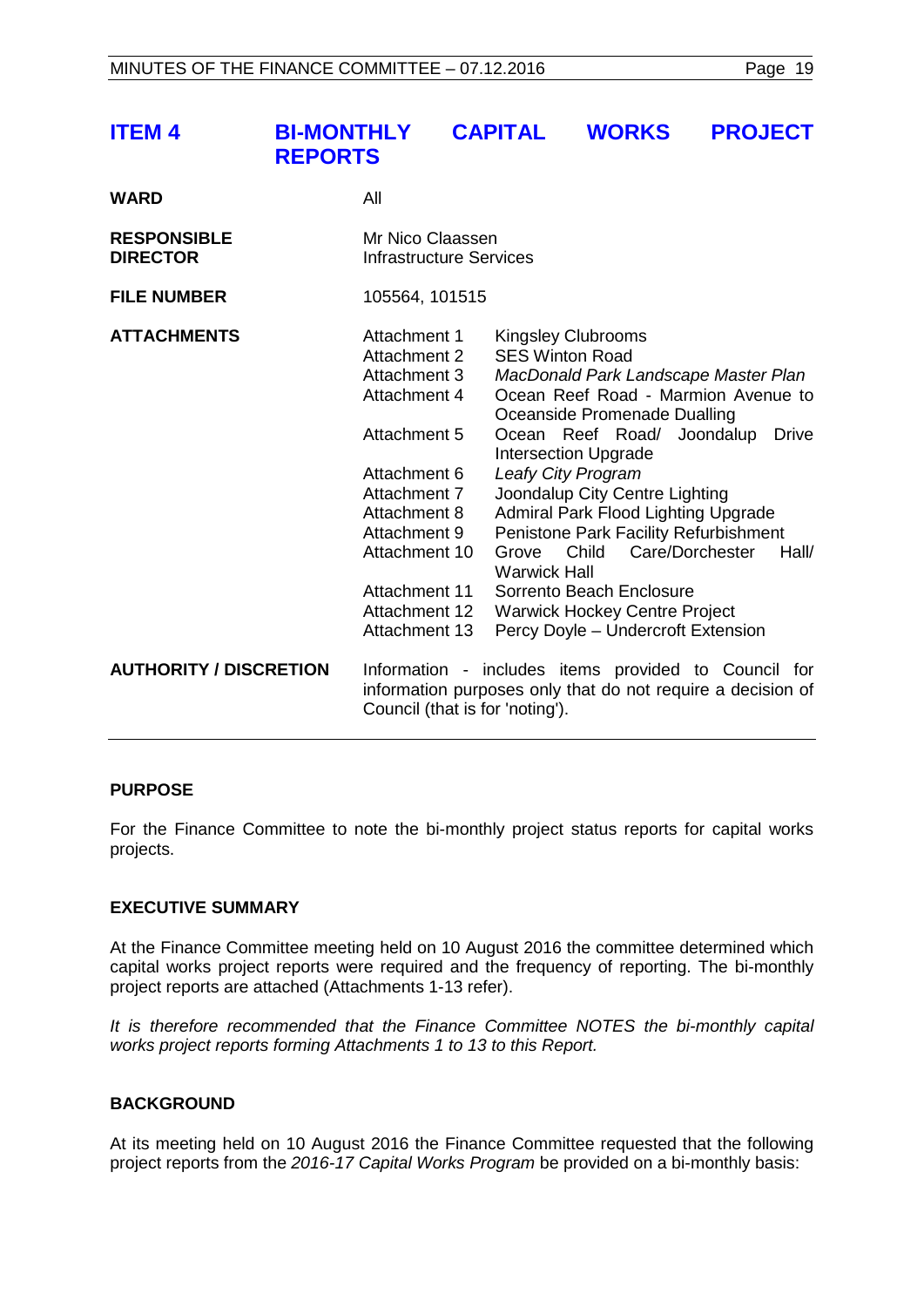- Timberlane Park Hall Upgrade.
- Kingsley Clubrooms.
- SES Winton Road.
- *MacDonald Park Landscape Master Plan.*
- Ocean Reef Road Marmion Avenue to Oceanside Promenade Dualling.
- Ocean Reef Road/Joondalup Drive Intersection Upgrade.
- *Leafy City Program*.
- Joondalup City Centre Lighting.
- Admiral Park Flood Lighting Upgrade.
- Penistone Park Facility Refurbishment.
- Grove Child Care/Dorchester Hall/Warwick Hall.
- Sorrento Beach Enclosure.
- Warwick Hockey Centre Project.
- Percy Doyle Undercroft Extension.

The following projects which required bi-monthly project reports have now been completed and the final report was presented to the Finance Committee held on 3 October 2016:

• Timberlane Park Hall Upgrade.

### **DETAILS**

A summary of the projects and their current status is detailed in the bi-monthly project reports forming Attachments 1-13 to this Report.

The following project which required a bi-monthly project report has now been completed and no further reports will be presented to the Finance Committee:

• Kingsley Clubrooms.

#### **Issues and options considered**

Not applicable.

#### **Legislation / Strategic Community Plan / policy implications**

| Legislation                     | Act 1995.                              |                     |  |  | Sections 5.17 and 6.80 of the Local Government                                                                                                                                                                                                                                                                                                                                       |
|---------------------------------|----------------------------------------|---------------------|--|--|--------------------------------------------------------------------------------------------------------------------------------------------------------------------------------------------------------------------------------------------------------------------------------------------------------------------------------------------------------------------------------------|
|                                 | that<br>modify capital works projects. | require an absolute |  |  | A committee cannot make decisions, on behalf of the Council,<br>majority decision<br>(section 5.17 of the Local Government Act 1995), in which<br>case, and in accordance with Section 6.8 of the<br>Local Government Act 1995, includes approving expenditure<br>not included in the City's Annual Budget. The Finance<br>Committee may only recommend to the Council to approve or |
| <b>Strategic Community Plan</b> |                                        |                     |  |  |                                                                                                                                                                                                                                                                                                                                                                                      |
| Key theme                       | <b>Financial Sustainability.</b>       |                     |  |  |                                                                                                                                                                                                                                                                                                                                                                                      |

- **Objective** Major project delivery.
- **Strategic initiative Mot applicable.**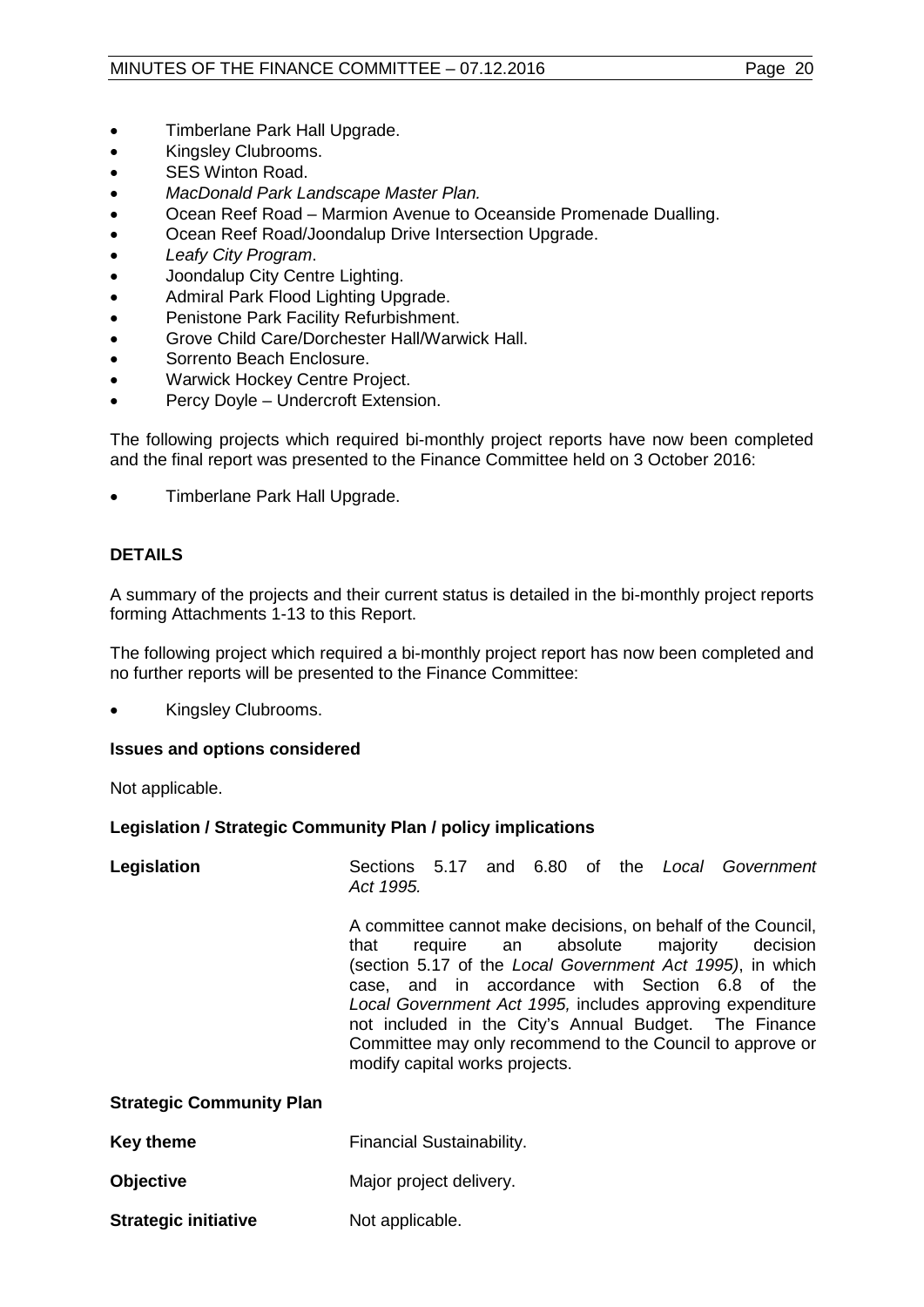**Policy** Not applicable.

### **Risk management considerations**

Not applicable.

**Financial / budget implications**

Not applicable.

#### **Regional significance**

Not applicable.

### **Sustainability implications**

Not applicable.

### **Consultation**

Not applicable.

## **COMMENT**

The attached capital works project reports provide an update on the activities undertaken in the last two months.

## **VOTING REQUIREMENTS**

Simple Majority.

#### **MOVED Cr Norman SECONDED Cr Poliwka that the Finance Committee NOTES the bi-monthly capital works project reports forming Attachments 1 to 13 to this Report.**

#### **The Motion was Put and CARRIED (5/0)**

**In favour of the Motion:** Cr McLean, Mayor Pickard, Crs Logan, Norman and Poliwka.

*Appendix 4 refers*

*[To access this attachment on electronic document, click here: Attach4agnFIN161207.pdf](http://www.joondalup.wa.gov.au/files/committees/FINC/2016/Attach4agnFIN161207.pdf)*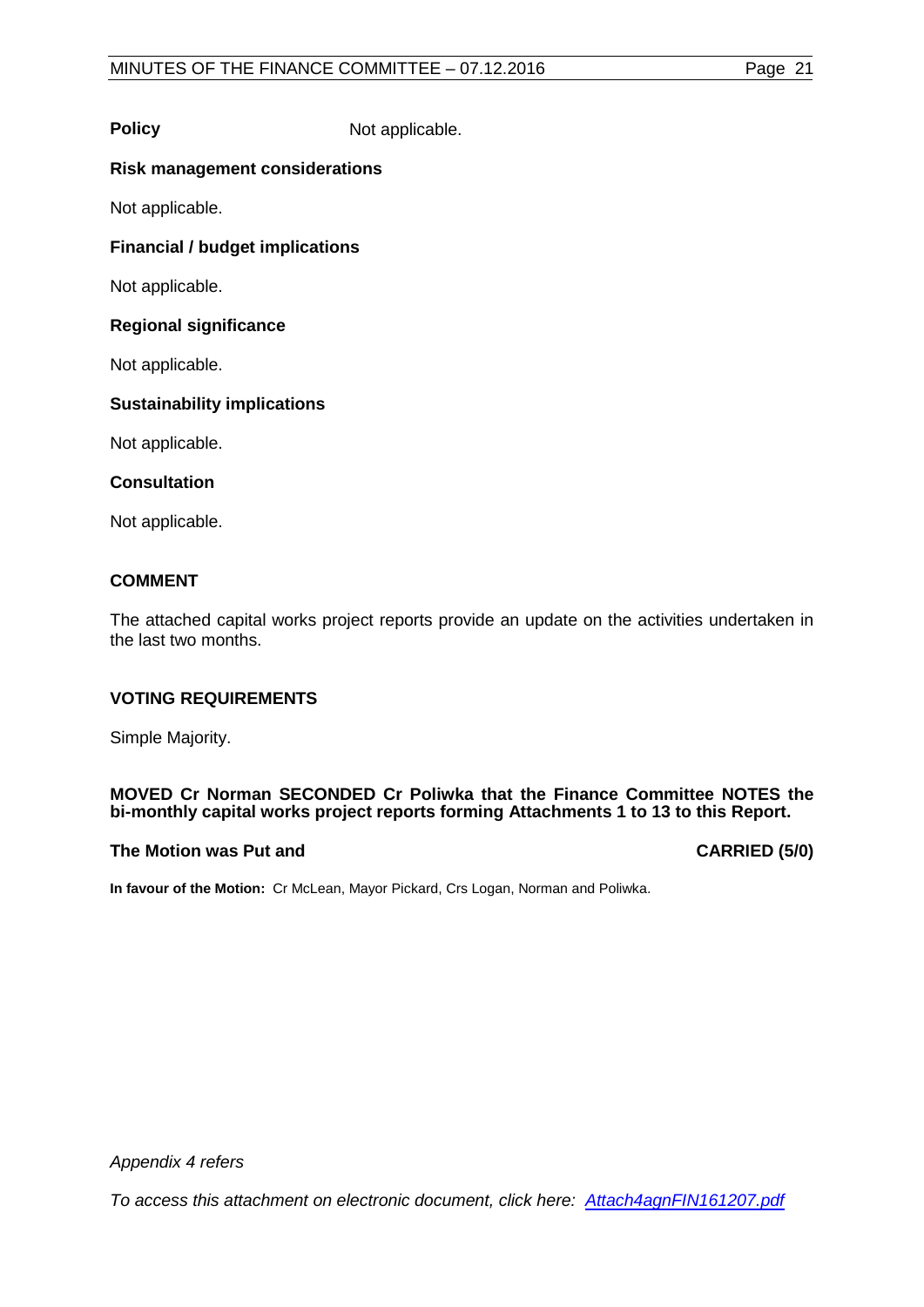# <span id="page-21-0"></span>**ITEM 5 STATUS REPORT ON CITY FREEHOLD PROPERTIES PROPOSED FOR DISPOSAL AND A PROPOSED CROWN LAND ACQUISITION**

| <b>WARD</b>                           | All                                                                                          |                                                                                                                                                                                                                                                                                      |
|---------------------------------------|----------------------------------------------------------------------------------------------|--------------------------------------------------------------------------------------------------------------------------------------------------------------------------------------------------------------------------------------------------------------------------------------|
| <b>RESPONSIBLE</b><br><b>DIRECTOR</b> | Mr Garry Hunt<br>Office of the CEO                                                           |                                                                                                                                                                                                                                                                                      |
| <b>FILE NUMBER</b>                    | 63627, 101515                                                                                |                                                                                                                                                                                                                                                                                      |
| <b>ATTACHMENTS</b>                    | Attachment 1<br>Attachment 2<br>Attachment 3<br>Attachment 4<br>Attachment 5<br>Attachment 6 | Kanangra<br>Crescent,<br>$\overline{2}$<br>(20)<br>Lot<br>Greenwood<br>Lot 23 (77) Gibson Avenue, Padbury<br>Lot 803 (15) Burlos Court, Joondalup<br>Lot 1001 (14) Camberwarra Drive, Craigie<br>Lots 900 (57) Marri Road, Duncraig<br>Lot 12223 (12) Blackwattle Parade,<br>Padbury |
| <b>AUTHORITY / DISCRETION</b>         | amending budgets.                                                                            | Executive - The substantial direction setting and oversight<br>role of Council, such as adopting plans and reports,<br>accepting tenders, directing operations, setting and                                                                                                          |

#### **PURPOSE**

For Council to note the progress towards the disposal of a number of City owned freehold land sites and the proposed acquisition of a Crown land community purpose reserve.

#### **EXECUTIVE SUMMARY**

The City's freehold land disposal project initially included 14 sites with two sites being withdrawn from consideration and seven sites having sold (Table 1 below refers). At its meeting held on 18 October 2016, (CJ172-10/16 refers), Council accepted a tender from Regents Care Pty Ltd resulting in four sites remaining to be sold.

The demolition of the facility on Lot 1001 (14) Camberwarra Drive, Craigie has taken place and the amalgamation of Lot 200 (24), Lot 201 (22) and Lot 202 (20) Kanangra Crescent, Greenwood into one lot – Lot 2 (20) Kanangra Crescent, Greenwood has been finalised; these two sites are now available for disposal. As there are outstanding actions concerning Lot 900 (57) Marri Road, Duncraig, this site is unlikely to be available for disposal until at least March 2017.

As the Christmas and New Year holiday period is approaching and Lot 900 (57) Marri Road, Duncraig is unlikely to be available for disposal until March 2017, rescheduling the sale of the remaining properties is recommended until Lot 900 becomes available. This will allow the City to examine taking all four remaining sites to auction, possibly during April 2017. An auction of four development sites marketed by a real estate company has the ability to generate an elevated level of interest by developers on a national level. To proceed, suitably qualified real estate companies with proven relevant experience will be requested to provide marketing and pricing submissions.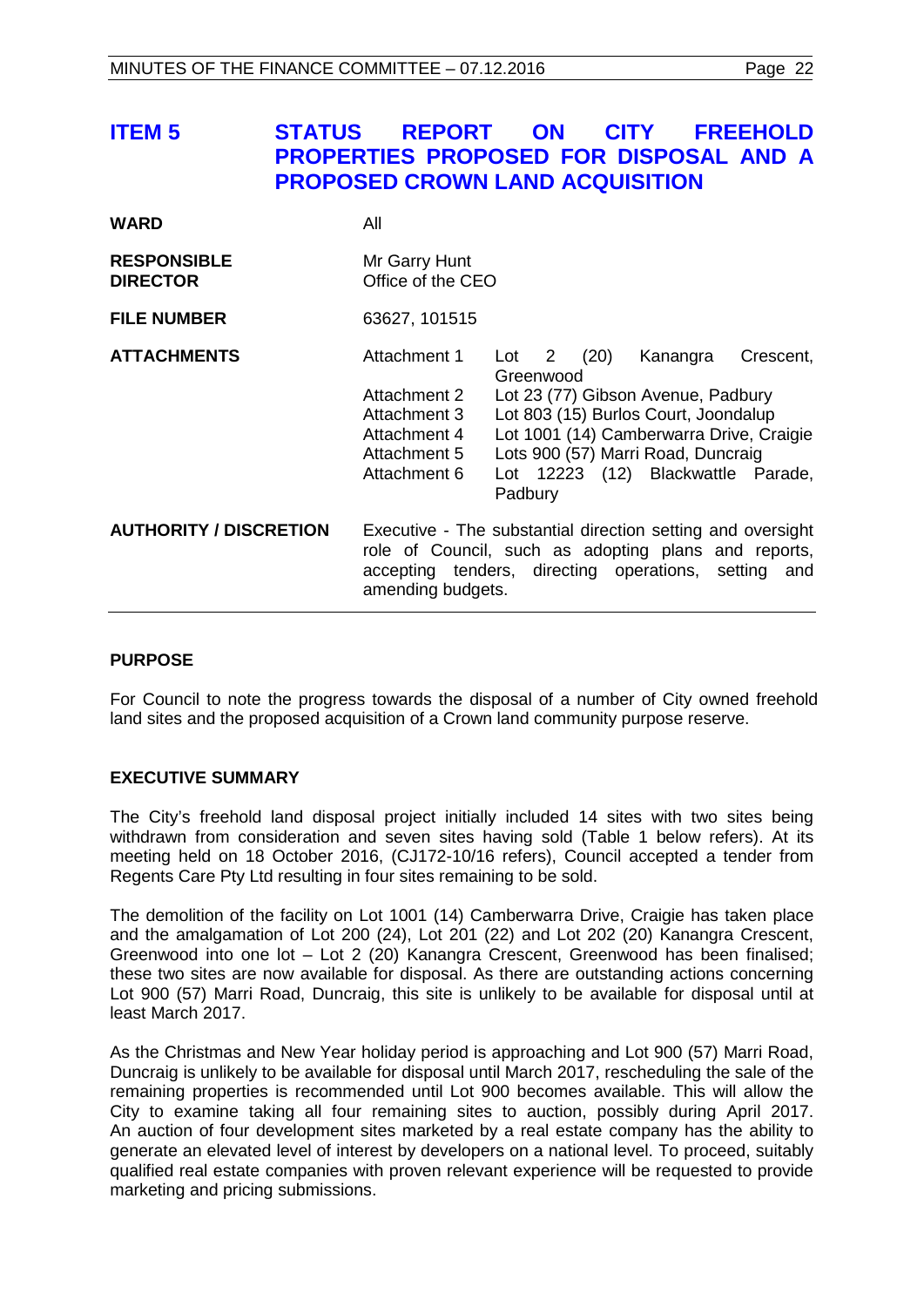For the City to conduct a public auction, Council will need to revoke part of its decision from the meeting held on 19 April 2016 (CJ062-04/16 refers), which was to dispose of Lot 1001 (14) Camberwarra Drive, Craigie and Lot 2 (20) Kanangra Crescent, Greenwood by public tender. The remaining part of Council's resolution at its meeting held on 19 April 2016 was to call a public tender for the disposal of Lot 803 (15) Burlos Court, Joondalup. This tender process was actioned and at Council's meeting held on 18 October 2016 (CJ167-10/16 refers), tenders received for the purchase of the site were declined. Subsequently, Council authorised the Chief Executive Officer to dispose of the site by public auction, or private treaty.

With regard to the City's proposed acquisition of Lot 12223 (12) Blackwattle Parade, Padbury, the City is now in receipt of a contract of sale from the Department of Lands (DoL). On execution of the contract by the City, land transfer actions will commence.

Table 2 of this Report provides a summarised account of the progress towards the disposal of the remaining freehold sites and the acquisition of Lot 12223 (12) Blackwattle Parade, Padbury.

*It is therefore recommended that Council:* 

- *1 NOTES the status report on the progress of the City's proposed disposal of five freehold land sites;*
- *2 NOTES that Council authorised the Chief Executive Officer to dispose of Lot 803 (15) Burlos Court, Joondalup by public auction or private treaty, at its meeting held on 18 October 2016 (CJ167-10/16 refers);*
- *3 BY AN ABSOLUTE MAJORITY REVOKES parts 3.2 and 3.3 of its decision of 19 April 2016 (CJ062-04/16 refers) as follows:*
	- *"3.2 Lot 1001 (14) Camberwarra Drive, Craigie;*
	- *3.3 Lot 200 (24), Lot 201 (22) and 202 (20) Kanangra Crescent, Greenwood when amalgamated and available for disposal;";*
- *4 AUTHORISES the Chief Executive Officer to dispose of the following sites by public auction:*
	- *4.1 Lot 2 (20) Kanangra Crescent, Greenwood;*
	- *4.2 Lot 900 (57) Marri Road, Duncraig;*
	- *4.3 Lot 1001 (14) Camberwarra Drive, Craigie;*
- *5 NOTES that a further status report on the progress of the City's proposed disposal of freehold land and proposed acquisition of a Crown land site will be submitted to a Finance Committee meeting in 2017, at a date to be determined.*

## **BACKGROUND**

The City's freehold land disposal project initially included 14 sites. Lot 181 (4) Rowan Place, Mullaloo (CJ096-05/12 refers) and Lot 971 (52) Creaney Drive, Kingsley (CJ103-06/14 refers) were withdrawn from sale. The total value of the two sites was in the vicinity of \$4.5 million.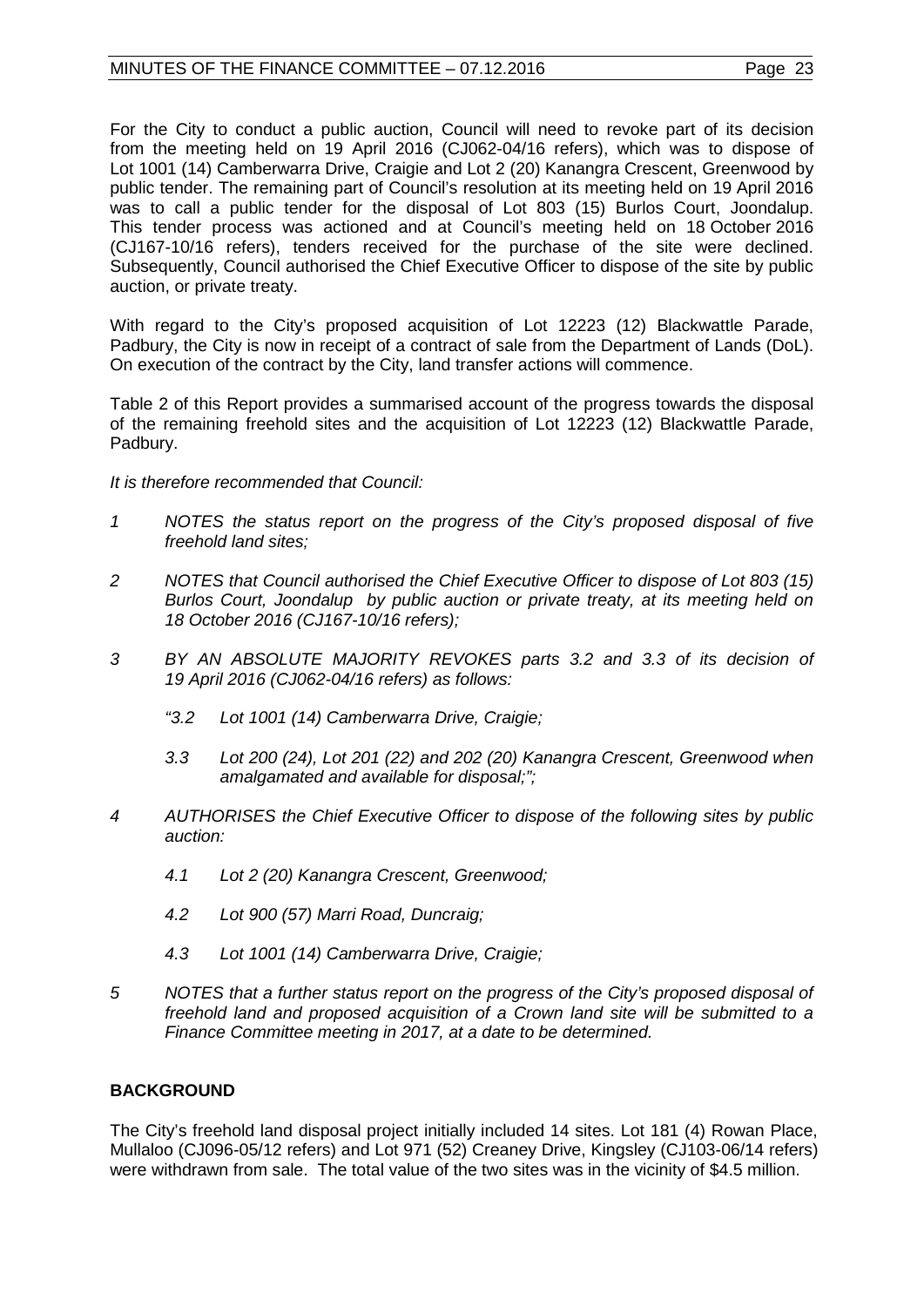Table 1 indicates the seven sites that have sold to-date.

Except for the site that was sold to Masonic Care WA in Kingsley, Council approved the sale of these properties for the development of 'Aged or Dependent Persons' Dwellings' – or unit developments for people over 55 years of age.

## **Table 1 (GST exclusive)**

| <b>Property</b>                                 | <b>Date Sold</b>  | <b>Sale Price</b> |
|-------------------------------------------------|-------------------|-------------------|
| Lot 200 (18) Quilter Drive, Duncraig.           | <b>March 2013</b> | \$1,350,000       |
| Lot 766 (167) Dampier Avenue, Kallaroo.         | <b>March 2013</b> | \$1,055,000       |
| Lot 147 (25) Millport Drive, Warwick.           | <b>March 2013</b> | \$1,340,000       |
| Lot 613 (11) Pacific Way, Beldon.               | <b>March 2013</b> | 700,000<br>\$     |
| Lot 671 (178) Camberwarra Drive, Craigie.       | <b>March 2013</b> | 828,000<br>S.     |
| Part Lot 549 (11) Moolanda Boulevard, Kingsley. | August 2015       | \$1,050,000       |
| Lot 745 (103) Caridean Street, Heathridge.      | December 2015     | 874,000<br>S.     |
|                                                 | <b>TOTAL</b>      | \$7,197,000       |

At its meeting held on 19 April 2016 (CJ062-04/16 refers) Council resolved in part the following:

- *"3 AUTHORISES the Chief Executive Officer to conduct public tenders on the following properties in accordance with section 3.58(2)(b) of the Local Government Act 1995 on setting reserve prices based on current market valuations:* 
	- *3.1 Lot 803 (15) Burlos Court, Joondalup;*
	- *3.2 Lot 1001 (14) Camberwarra Drive, Craigie;*
	- *3.3 Lot 200 (24), Lot 201 (22) and 202 (20) Kanangra Crescent, Greenwood when amalgamated and available for disposal;".*

Tenders were called on Lot 803 (15) Burlos Court, Joondalup and those received declined at Council's meeting held on 18 October 2016 (CJ167-10/16 refers). Should Council wish to consider a public auction, parts 3.2 and 3.3 of Council's resolution above will be required to be revoked.

## **DETAILS**

## **Table 2**

| <b>Property Address</b>                                               | <b>Land Disposals - Current Status</b>                                                                                                                                                                                 |
|-----------------------------------------------------------------------|------------------------------------------------------------------------------------------------------------------------------------------------------------------------------------------------------------------------|
| Lot 2 (20) Kanangra<br>Crescent, Greenwood.<br>Land Area: $3005m^2$ . | The amalgamation of Lot 200 (24), Lot 201 (22) and 202<br>(20) Kanangra Crescent, Greenwood has now been<br>finalised. The Certificate of Title identifies the new site as<br>Lot 2 (20) Kanangra Crescent, Greenwood. |
| Attachment 1 refers.                                                  | Amendment No. 78 to District Planning Scheme No. 2 to<br>recode the land from R20 to R40 and restrict the use to<br>'Aged or Dependent Persons' Dwellings' was gazetted on<br>21 October 2016.                         |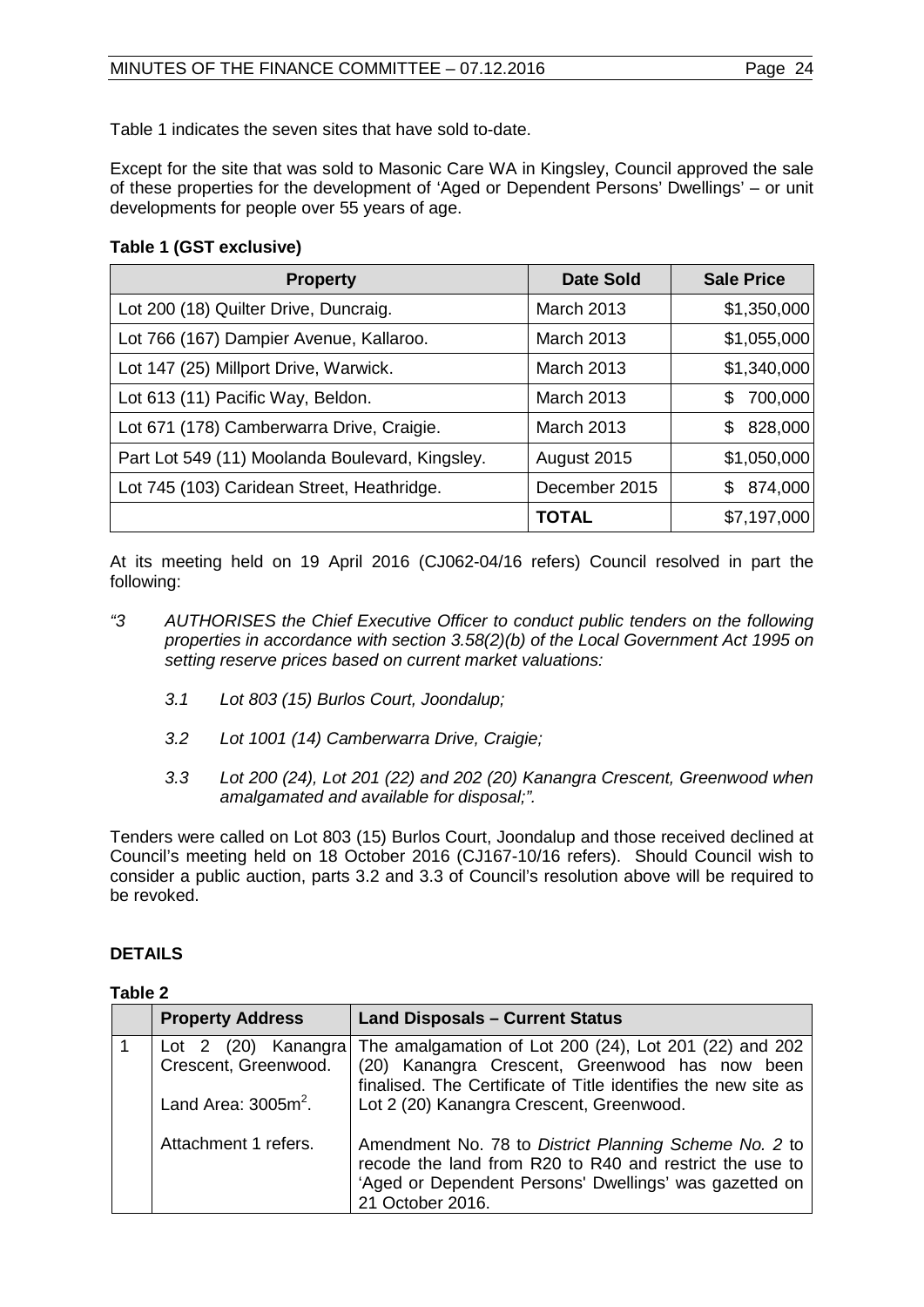|                | <b>Property Address</b>                                                                                                                                                                                                                                                                                                                                                                                                            | <b>Land Disposals - Current Status</b>                                                                                                                                                                                                                                                                                                                                                                                                                                                            |
|----------------|------------------------------------------------------------------------------------------------------------------------------------------------------------------------------------------------------------------------------------------------------------------------------------------------------------------------------------------------------------------------------------------------------------------------------------|---------------------------------------------------------------------------------------------------------------------------------------------------------------------------------------------------------------------------------------------------------------------------------------------------------------------------------------------------------------------------------------------------------------------------------------------------------------------------------------------------|
|                |                                                                                                                                                                                                                                                                                                                                                                                                                                    | Outstanding matters have been completed and this<br>property is now ready for sale. Council provided its<br>authorisation to dispose of the site by public tender at its<br>meeting held on 19 April 2016 (CJ062-04/16 refers).                                                                                                                                                                                                                                                                   |
|                | Due to the Christmas and New Year holiday period<br>approaching, the disposal of this site will be rescheduled to<br>coincide with the availability of Lot 900 (57) Marri Road,<br>Duncraig, which is likely to be March 2017. This<br>rescheduling provides<br>an opportunity<br>to<br>request<br>submissions from real estate companies with regard to<br>conducting a public auction for the four remaining City<br>properties. |                                                                                                                                                                                                                                                                                                                                                                                                                                                                                                   |
| $\overline{2}$ | Lot 23 (77) Gibson<br>Avenue, Padbury.<br>Land Area: $5,159m^2$ .                                                                                                                                                                                                                                                                                                                                                                  | This site is zoned Residential with a restricted use to 'Aged<br>or Dependent Persons' Dwellings and it has a density<br>code of R40.                                                                                                                                                                                                                                                                                                                                                             |
|                | Attachment 2 refers.                                                                                                                                                                                                                                                                                                                                                                                                               | A recent public tender process to dispose of this site<br>resulted in Council accepting a tender from Regents Care<br>Pty Ltd at its meeting held on 18 October 2016,<br>(CJ172-10/16 refers). An acceptable purchase price of<br>\$1,800,000 exclusive of GST was provided.                                                                                                                                                                                                                      |
|                |                                                                                                                                                                                                                                                                                                                                                                                                                                    | Settlement is proposed for 21 December 2016.                                                                                                                                                                                                                                                                                                                                                                                                                                                      |
| 3              | Lot 803 (15) Burlos<br>Court, Joondalup.                                                                                                                                                                                                                                                                                                                                                                                           | This site is zoned Residential with a restricted use to 'Aged<br>or Dependent Persons' Dwellings and it has a density<br>code of R60.                                                                                                                                                                                                                                                                                                                                                             |
|                | Land Area: $4,410m^2$ .<br>Attachment 3 refers.                                                                                                                                                                                                                                                                                                                                                                                    | Council declined all tenders received for the sale of<br>(15)<br><b>Burlos</b><br>Court,<br>Lot<br>803<br>Joondalup<br>(CJ167-10/16 refers) and authorised the Chief Executive<br>Officer to dispose of the property by public auction or<br>private treaty. Under Regulation 30(2)(2a)(b) of the<br>Local<br>Government<br>(Functions<br>and<br>General)<br>Regulations 1996, the City has six months from Council's<br>determination on the tender to dispose of the site by<br>private treaty. |
|                |                                                                                                                                                                                                                                                                                                                                                                                                                                    | Unless this site sells prior to 18 April 2017 by private<br>treaty, it can be considered for public auction should the<br>City receive favourable submissions from real estate<br>companies.                                                                                                                                                                                                                                                                                                      |
| 4              | 1001<br>Lot<br>(14)<br>Camberwarra<br>Drive,<br>Craigie.                                                                                                                                                                                                                                                                                                                                                                           | This site is zoned Residential with a restricted use to 'Aged<br>or Dependent Persons' Dwellings and it has a density<br>code of R40.                                                                                                                                                                                                                                                                                                                                                             |
|                | Land Area: $2,055m^2$ .<br>Attachment 4 refers.                                                                                                                                                                                                                                                                                                                                                                                    | The demolition of the facility on the site was undertaken<br>during late October 2016. The site is now ready for<br>disposal.                                                                                                                                                                                                                                                                                                                                                                     |
|                |                                                                                                                                                                                                                                                                                                                                                                                                                                    |                                                                                                                                                                                                                                                                                                                                                                                                                                                                                                   |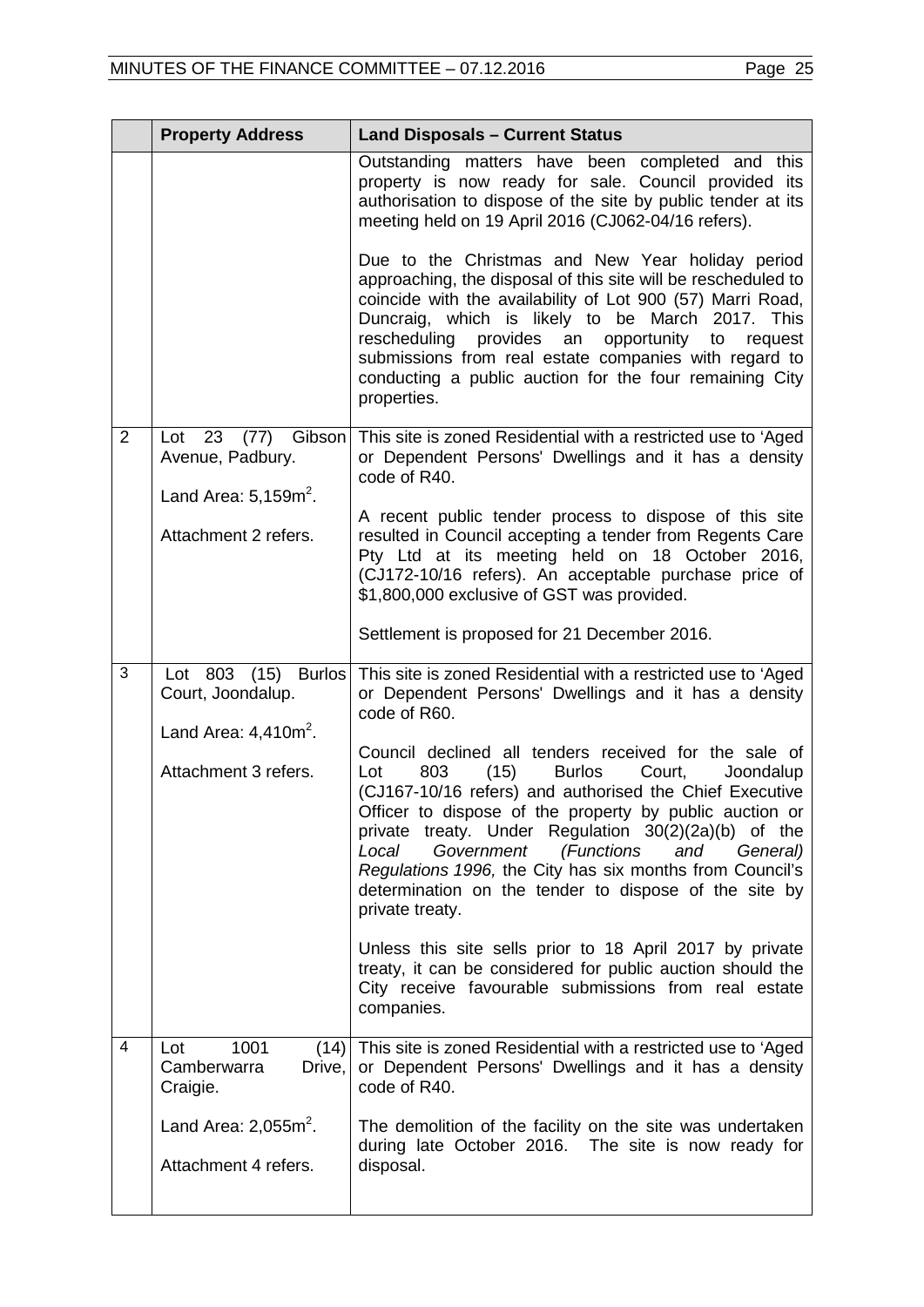|   | <b>Property Address</b>                                                                                  | <b>Land Disposals - Current Status</b>                                                                                                                                                                                                                                                                                                                                                   |
|---|----------------------------------------------------------------------------------------------------------|------------------------------------------------------------------------------------------------------------------------------------------------------------------------------------------------------------------------------------------------------------------------------------------------------------------------------------------------------------------------------------------|
|   |                                                                                                          | Council provided its authorisation to conduct a public<br>tender on this site at its meeting held on 19 April 2016<br>(CJ062-04/16 refers). Rescheduling the disposal of this<br>site until early 2017, allows it to be considered for public<br>auction should the City receive favourable submissions<br>from real estate companies.                                                   |
| 5 | (57)<br>Lot 900<br>Road, Duncraig.<br>Land Area: $1,366m^2$<br>when amalgamated.<br>Attachment 5 refers. | Marri   The Duncraig Child Health Centre (CHC) service based at<br>Lot 900 (57) Marri Road, Duncraig will be relocated to the<br>Carine CHC at Lot 159 (487L) Beach Road, Duncraig once<br>the Beach Road facility has been refurbished to<br>accommodate the additional clients. Refurbishment plans<br>are on target and the works should be completed by the<br>end of February 2017. |
|   |                                                                                                          | On transfer of the Duncraig CHC service to the refurbished<br>Beach Road facility, the Marri Road facility can be<br>demolished and the property disposed of - potentially at<br>public auction during April 2017.                                                                                                                                                                       |
|   |                                                                                                          | Council requested that on disposal of this site, the<br>purchaser be encouraged to retain existing significant<br>trees.                                                                                                                                                                                                                                                                 |

|   |                                                                                                                     | <b>Acquisition - Current Status</b>                                                                                                                                                                                                                                                                                                                                                   |
|---|---------------------------------------------------------------------------------------------------------------------|---------------------------------------------------------------------------------------------------------------------------------------------------------------------------------------------------------------------------------------------------------------------------------------------------------------------------------------------------------------------------------------|
| 1 | 12223<br>(12)<br>Lot<br>Parade,<br><b>Blackwattle</b><br>Padbury<br>Land Area: $3,332m^2$ .<br>Attachment 6 refers. | At its meeting held on 24 June 2014 (CJ104-06/14 refers),<br>Council accepted in-principle the Department of Land's<br>(DoL) concessional purchase price of \$88,000 (exclusive<br>of GST) subject to the outcome of a 30-day public<br>advertising period. The DoL advised the City on<br>13 May 2016 that the Minister for Lands had approved this<br>acquisition.                  |
|   |                                                                                                                     | The City has now received the contract of sale from the<br>DoL and transfer actions will commence once the contract<br>is executed.                                                                                                                                                                                                                                                   |
|   |                                                                                                                     | During this acquisition process, the DoL advised that the<br>Department of Planning's (DoP) support was required and<br>the DoP's conditional support was provided. One of the<br>DoP's conditions is that the future sale proceeds from this<br>site are spent on community projects in line with the<br>definition of "Community Purposes" under DPS2.                              |
|   |                                                                                                                     | The City's community consultation regarding this matter<br>not only dealt with the proposed acquisition of the site, but<br>the consideration of three capital improvement projects for<br>the area. One of these options was Council's preferred<br>project of the installation of traffic lights at the intersection<br>of Walter Padbury Boulevard and Hepburn Avenue,<br>Padbury. |
|   |                                                                                                                     |                                                                                                                                                                                                                                                                                                                                                                                       |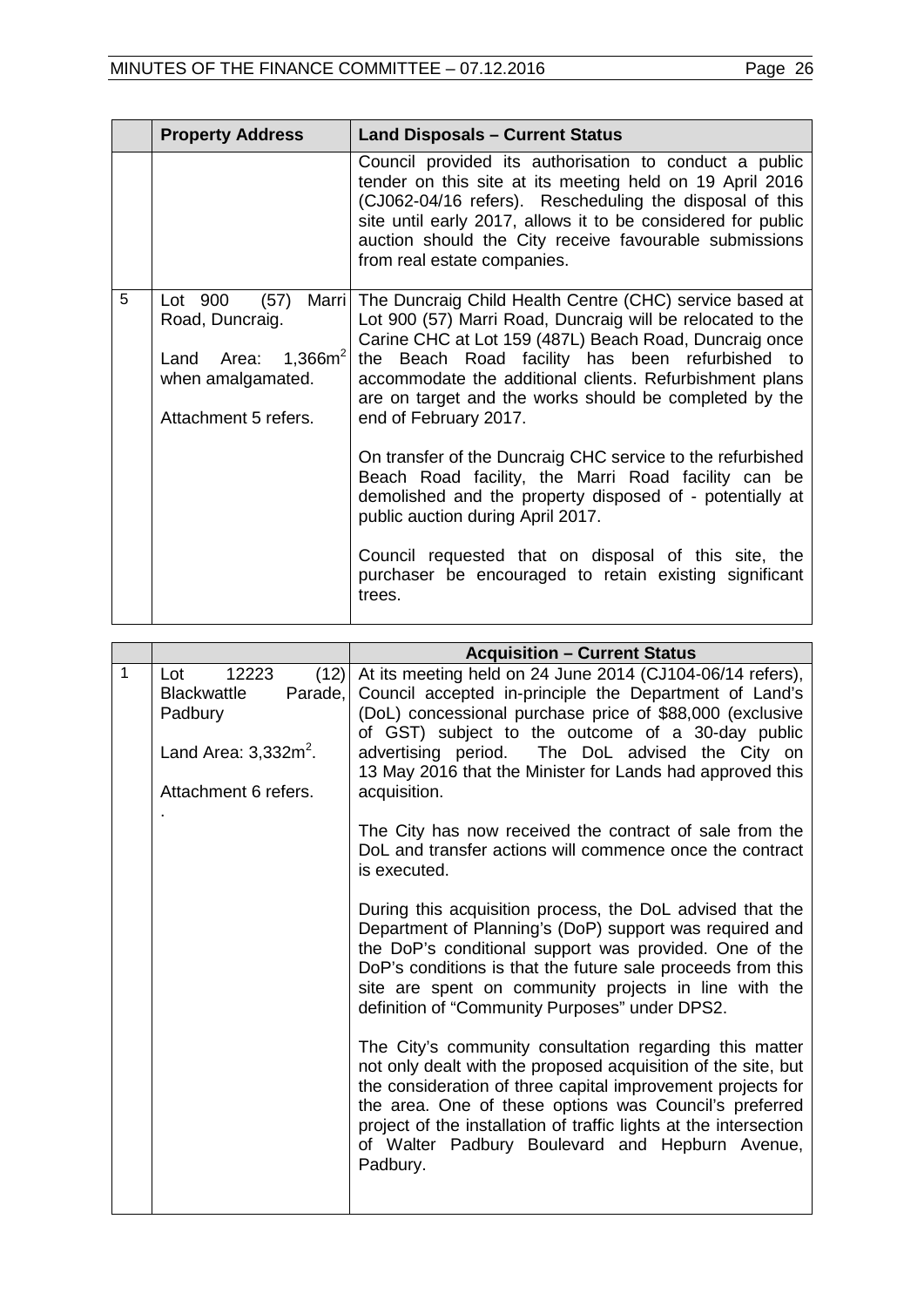| <b>Acquisition - Current Status</b>                                                                                                                                                                                                                                                                                                                                                                                                                                                                                                                       |
|-----------------------------------------------------------------------------------------------------------------------------------------------------------------------------------------------------------------------------------------------------------------------------------------------------------------------------------------------------------------------------------------------------------------------------------------------------------------------------------------------------------------------------------------------------------|
| Advice from the DoP is that projects connected with<br>parking, traffic and pedestrian issues were not considered<br>to fall within the definition of "Community Purposes" under<br>DPS2.                                                                                                                                                                                                                                                                                                                                                                 |
| In accordance with Council's resolution at its meeting held<br>on 24 June 2014 (CJ104-06/14 refers), the City will now<br>seek clarification from the Minister for Planning and the<br>Minister for Lands regarding the conditions provided to the<br>City on how the proceeds on the proposed disposal of the<br>site should be utilised.                                                                                                                                                                                                                |
| At its meeting held on 19 May 2015 (CJ082-05/15 refers),<br>Council requested that an advocacy plan be developed to<br>gain support from the relevant State Government<br>departments to enable the future sale proceeds for this site<br>be utilised on the community's and Council's preferred<br>project which is to install traffic lights at the intersection of<br>Walter Padbury Boulevard and Hepburn Avenue, Padbury.<br>This advocacy plan has been developed and will be<br>implemented subsequent to the transfer of the site to the<br>City. |
| City's ownership of Lot<br>12223<br>(12)<br>As<br>the<br>Blackwattle Parade, Padbury progresses, Council can be<br>requested to consider a rezoning amendment.                                                                                                                                                                                                                                                                                                                                                                                            |

#### **Issues and options considered**

As detailed in Table 2.

#### **Multiple Dwellings**

It is noted that currently where land is coded R40 or higher, there is the potential for multiple dwellings to be developed in accordance with the provisions of the *Residential Design Codes*  (R-Codes). A multiple dwelling is basically defined as one dwelling vertically placed above another dwelling. It is not possible to determine the potential number of multiple dwellings that could be achieved on sites coded R40 or higher.

#### **Legislation/Strategic Community Plan/Policy Implications**

| Legislation                     | Sections 3.58 and 3.59 of the Local Government Act 1995,<br>together with the Local Government (Functions and General)<br>Regulations 1996 determine how a local government may<br>dispose of property. |
|---------------------------------|---------------------------------------------------------------------------------------------------------------------------------------------------------------------------------------------------------|
| <b>Strategic Community Plan</b> |                                                                                                                                                                                                         |
| <b>Key theme</b>                | <b>Quality Urban Environment.</b>                                                                                                                                                                       |
| <b>Objective</b>                | Quality built outcomes.                                                                                                                                                                                 |
| <b>Strategic initiative</b>     | Buildings and landscaping is suitable for the immediate<br>environment and reflect community values.                                                                                                    |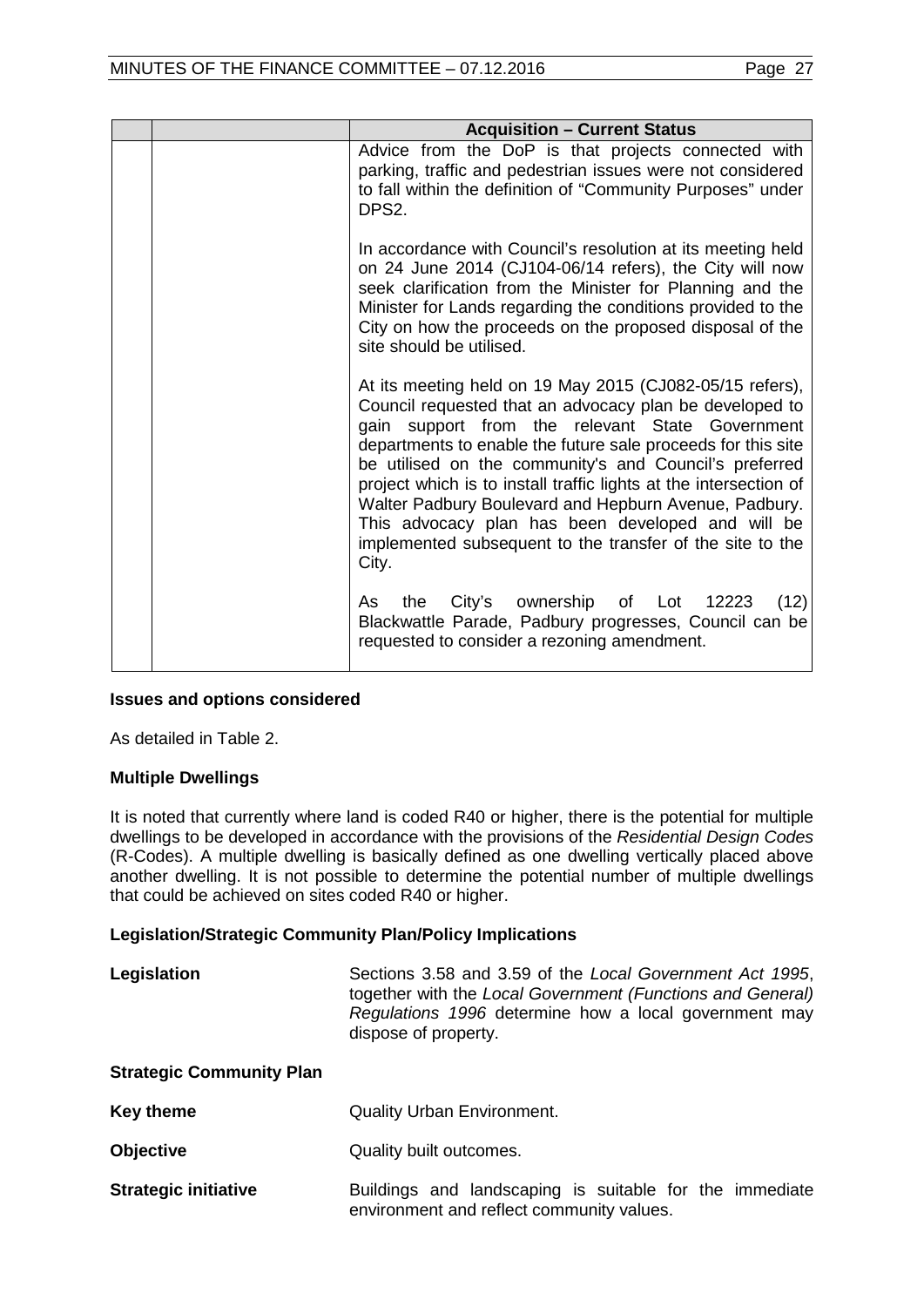| <b>Key theme</b>            | Financial Sustainability.                                                                  |
|-----------------------------|--------------------------------------------------------------------------------------------|
| <b>Objective</b>            | Financial diversity.                                                                       |
| <b>Strategic initiative</b> | Identify opportunities for new income streams that are<br>financially sound and equitable. |
| <b>Policy</b>               | Asset Management Policy.                                                                   |
|                             | Sustainability Policy.                                                                     |

#### **Risk management considerations**

Disposal of property needs to comply with the requirements of sections 3.58 and 3.59 of the *Local Government Act 1995*, which are designed to ensure openness and accountability in the disposal process.

It is possible that the reserve price as per the market valuations obtained may not be realised and the City needs to determine reserve prices below which it will not sell.

The recommendations for disposal are based on a combination of the best financial return, planning outcomes and community benefit.

#### **Financial / budget implications**

Council has agreed that the proceeds from the sale of freehold land are to be transferred to the Joondalup Performing Arts and Cultural Facility Reserve Fund. The balance of the reserve fund on 28 November 2016 was \$12,258,984.

Proceeds achieved from the future sale of Lot 12223 (12) Blackwattle Parade, Padbury are required to be spent on capital / community projects in line with the definition of "Community Purposes" under DPS2.

The associated main expenditure costs related to the City's disposal of freehold land are legal and settlement fees, advertising costs, valuation costs, land surveying and costs related to subdivision / amalgamations.

#### **Regional significance**

Not applicable.

#### **Sustainability implications**

The disposal of City freehold land that has been set aside for community use should not be disposed of without there being a nominated purpose addressing a community need.

Concerning the freehold land disposal project to date, Council has supported the restricted use of aged or dependent persons' dwellings providing alternative housing choices for the City's ageing population. The sale proceeds from the eventual disposal of Lot 12223 (12) Blackwattle Parade, Padbury will be used for community projects.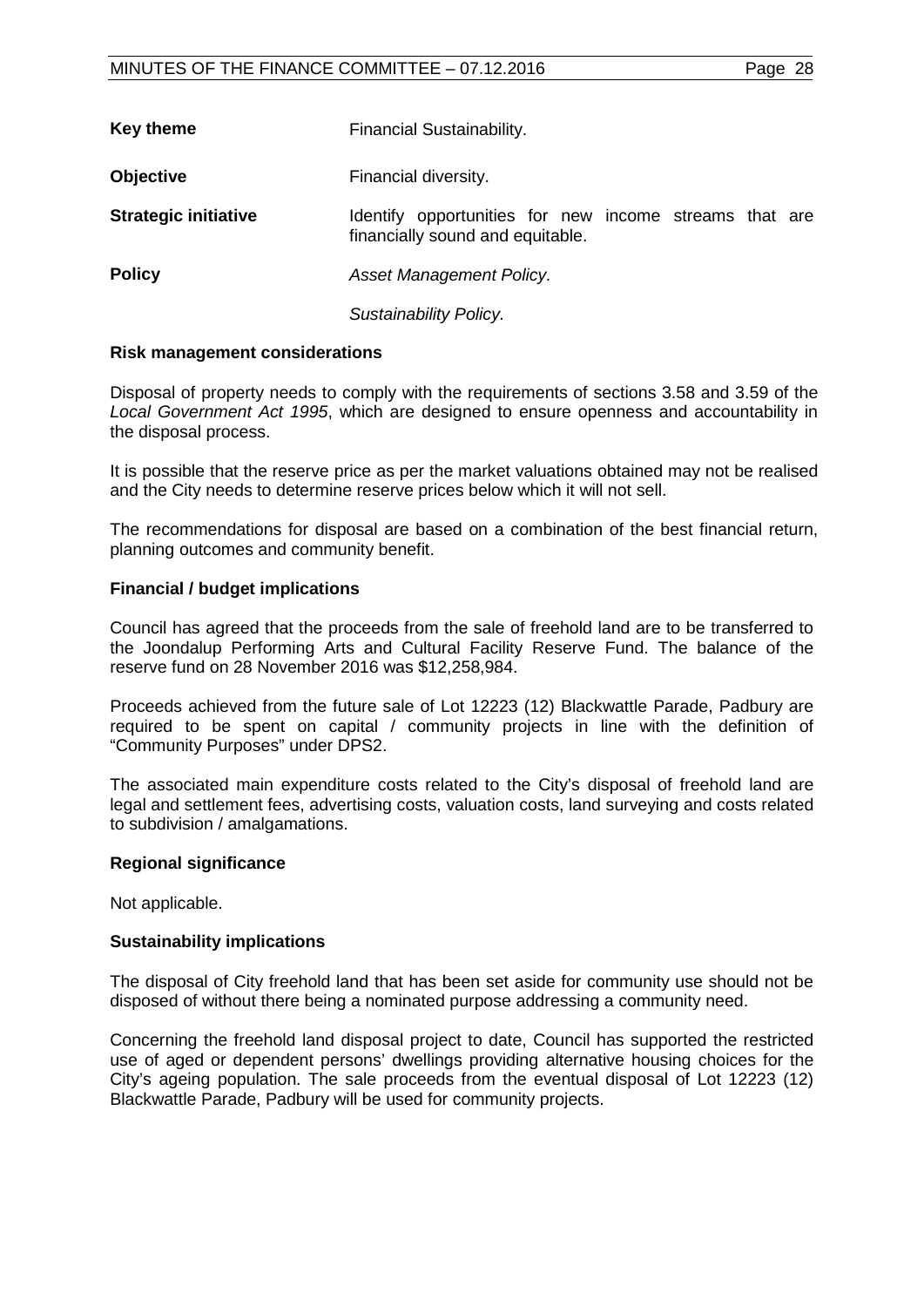#### **Consultation**

Regarding consultation, public auction, public tender and private treaty methods have been used with regard to the City's land disposal project. Advertising is a requirement with all three methods unless, in respect of private treaty, the disposal is exempt under Regulation 30 of the *Local Government (Functions and General) Regulations 1996.*

The statutory public advertising period of 42 days for amendments to DPS2 is the first opportunity for the community to make a submission on proposed land disposals.

The method of community consultation followed during the proposed acquisition of Lot 12223 (12) Blackwattle Parade, Padbury, was conducted in accordance with the City's approved *Community Consultation and Engagement Policy* and *Community Engagement Protocol*.

### **COMMENT**

At its meeting held on 18 October 2016, (CJ172-10/16 refers), Council accepted a tender from Regents Care Pty Ltd resulting in four sites remaining to be sold.

Lot 1001 (14) Camberwarra Drive, Craigie, Lot 2 (20) Kanangra Crescent, Greenwood and Lot 803 (15) Burlos Court, Joondalup are all available for disposal. Lot 900 (57) Marri Road, Duncraig should be available for sale by March 2017.

Given the approaching holiday period and that Lot 900 (57) Marri Road, Duncraig is not available for disposal until March 2017, Council may wish to consider a public auction in April 2017 to include all four remaining sites. An auction of four development sites that is marketed on a national level will create a level of awareness that is not possible through the public tender process. It has the potential to create a selling environment that could attract larger development companies and offers promotion of the City.

Selected real estate companies will be requested to provide quotations that include information on their experience and capability of conducting an auction involving residential unit development sites. The companies' process, costs and expected timeframes will also be requested. This information will be reported back to the Finance Committee.

The Minister for Lands has approved the acquisition of Lot 12223 (12) Blackwattle Parade, Padbury at the concessional rate of \$88,000 exclusive of GST and a contract of sale received by the City. On the City's execution and return of the contract to the DoL, transfer actions will commence.

A report to Council on the proposed rezoning of the site to a commercial related zone will be submitted in due course.

#### **VOTING REQUIREMENTS**

Absolute Majority.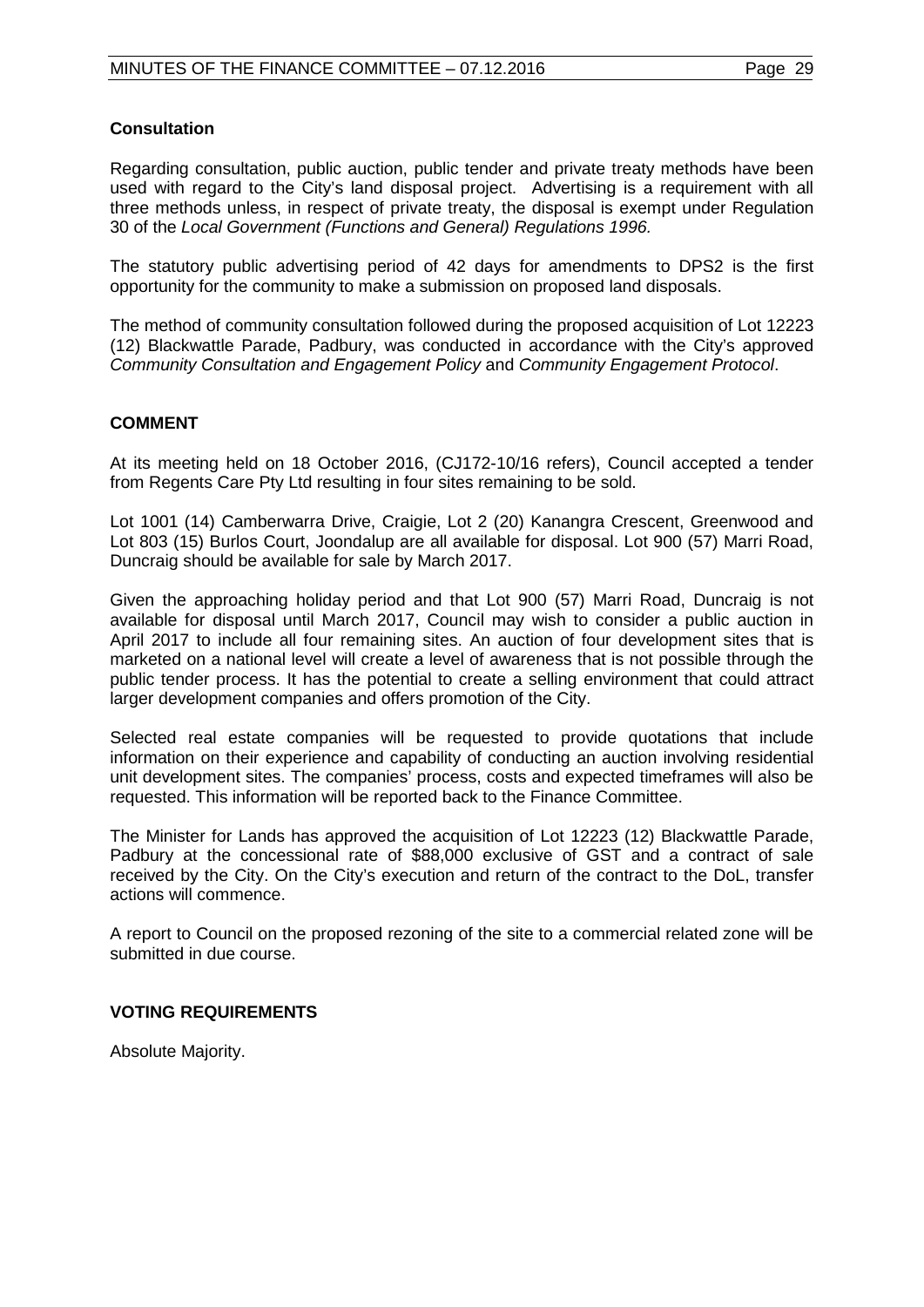**MOVED Cr Poliwka SECONDED Cr Logan that Council:** 

- **1 NOTES the status report on the progress of the City's proposed disposal of five freehold land sites;**
- **2 NOTES that Council authorised the Chief Executive Officer to dispose of Lot 803 (15) Burlos Court, Joondalup by public auction or private treaty, at its meeting held on 18 October 2016 (CJ167-10/16 refers);**
- **3 BY AN ABSOLUTE MAJORITY REVOKES parts 3.2 and 3.3 of its decision of 19 April 2016 (CJ062-04/16 refers) as follows:**
	- *"3.2 Lot 1001 (14) Camberwarra Drive, Craigie;*
	- *3.3 Lot 200 (24), Lot 201 (22) and 202 (20) Kanangra Crescent, Greenwood when amalgamated and available for disposal;";*
- **4 AUTHORISES the Chief Executive Officer to dispose of the following sites by public auction:**
	- **4.1 Lot 2 (20) Kanangra Crescent, Greenwood;**
	- **4.2 Lot 900 (57) Marri Road, Duncraig;**
	- **4.3 Lot 1001 (14) Camberwarra Drive, Craigie;**
- **5 NOTES that a further status report on the progress of the City's proposed disposal of freehold land and proposed acquisition of a Crown land site will be submitted to a Finance Committee meeting in 2017, at a date to be determined.**

#### **The Motion was Put and CARRIED (5/0)**

**In favour of the Motion:** Cr McLean, Mayor Pickard, Crs Logan, Norman and Poliwka.

*Appendix 5 refers*

*[To access this attachment on electronic document, click here: Attach5agnFIN161207.pdf](http://www.joondalup.wa.gov.au/files/committees/FINC/2016/Attach5agnFIN161207.pdf)*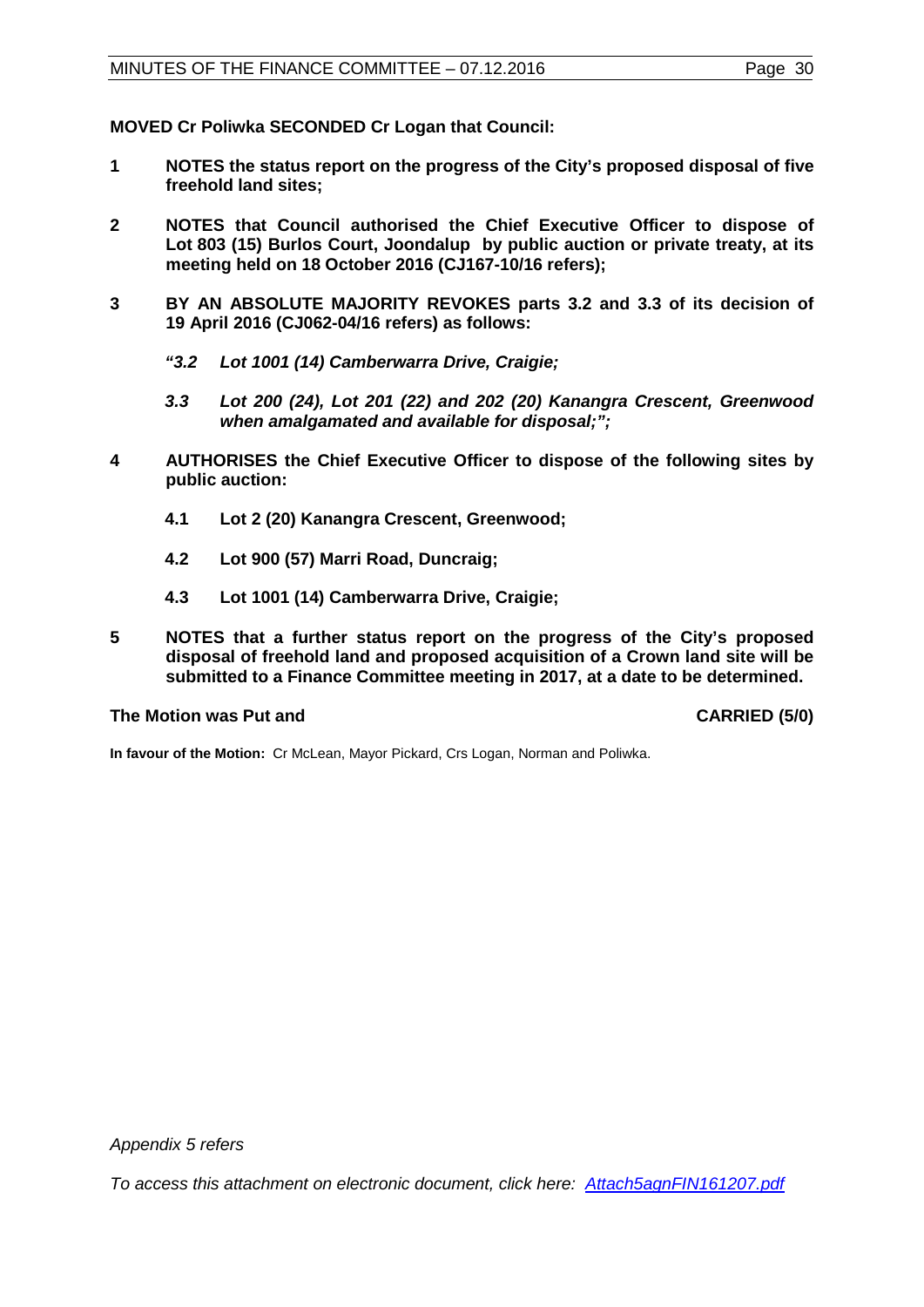# <span id="page-30-0"></span>**ITEM 6 CONFIDENTIAL – CAFÉS/KIOSKS/RESTAURANTS - PROJECT STATUS**

| <b>WARD</b>                           | All                                                                                                                                                                                              |                                                                                                                                              |
|---------------------------------------|--------------------------------------------------------------------------------------------------------------------------------------------------------------------------------------------------|----------------------------------------------------------------------------------------------------------------------------------------------|
| <b>RESPONSIBLE</b><br><b>DIRECTOR</b> | Mr Garry Hunt<br><b>Chief Executive Officer</b>                                                                                                                                                  |                                                                                                                                              |
| <b>FILE NUMBER</b>                    | 102656, 101515                                                                                                                                                                                   |                                                                                                                                              |
| <b>ATTACHMENTS</b>                    | Attachment 1<br>Attachment 2<br>Attachment 3                                                                                                                                                     | Pinnaroo Point Site Plan - New Location<br>Pinnaroo Point Site Plan - Old Location<br>Burns Beach Master Plan Coastal Node<br>Concept Design |
|                                       | (Please Note:                                                                                                                                                                                    | Report and Attachments<br>This<br>are<br>confidential and will appear in the official<br>Minute Book only)                                   |
| <b>AUTHORITY / DISCRETION</b>         | Executive - The substantial direction setting and oversight<br>role of Council, such as adopting plans and reports,<br>accepting tenders, directing operations, setting and<br>amending budgets. |                                                                                                                                              |

This Report is confidential in accordance with section 5.23(2)(c) of the *Local Government Act 1995*, which also permits the meeting to be closed to the public for business relating to the following:

*a contract entered into, or which may be entered into, by the local government and which relates to a matter to be discussed at the meeting.*

A full report was provided to Elected Members under separate cover. The report is not for publication.

## **OFFICER'S RECOMENDATION**

That Council:

- 1 NOTES the Café/Kiosk/Restaurant Project status;
- 2 NOTES the Chief Executive Officer will expedite negotiations with Rock (WA) Pty Ltd T/as White Salt in relation to the provision of utilities up to the lease area and the costs of these services, as required to service the proposed development at Pinnaroo Point;
- 3 AUTHORISES the Chief Executive Officer to request Expressions of Interest for the development of a café/restaurant at Burns Beach, commencing in March 2017.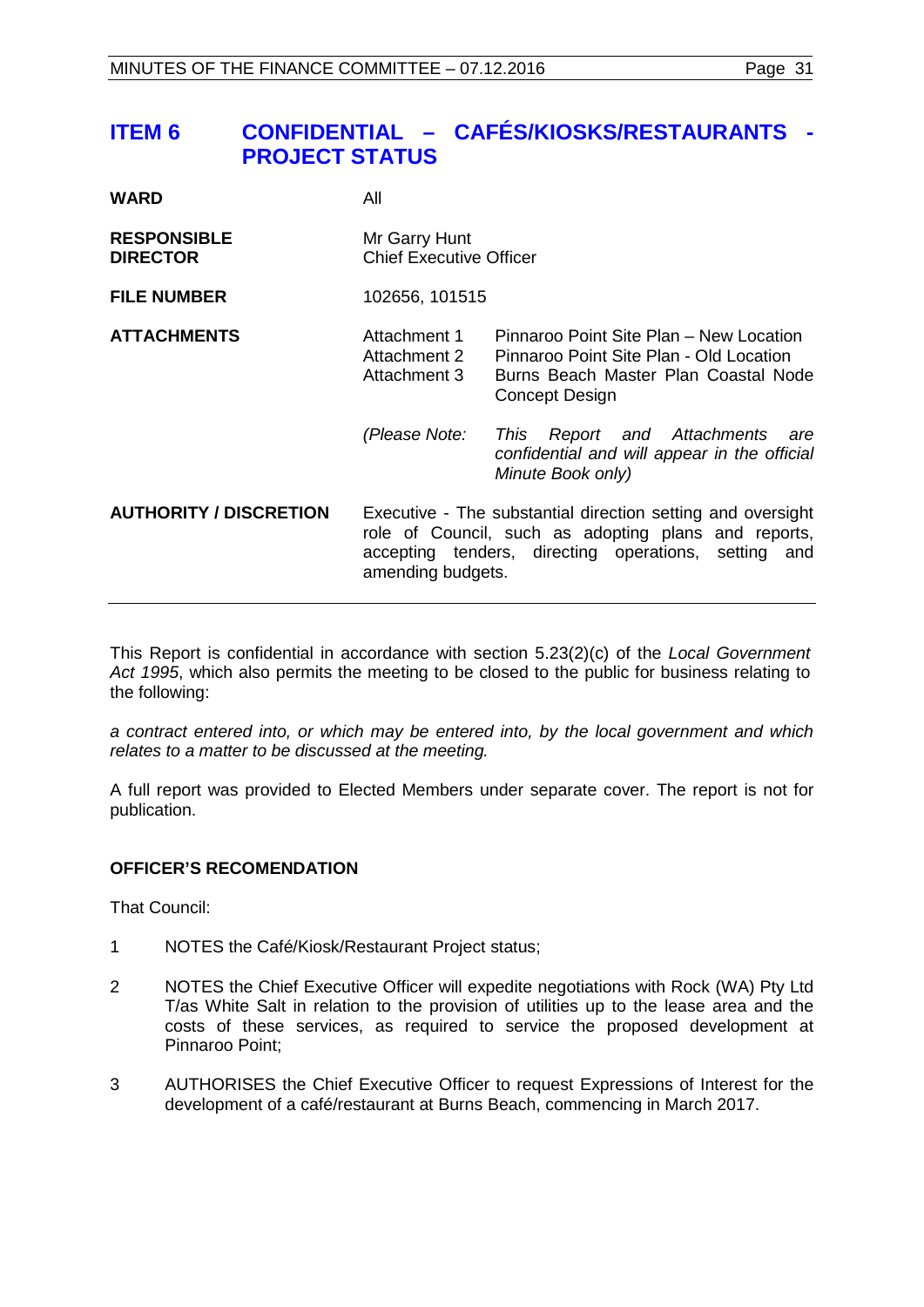**MOVED Mayor Pickard SECONDED Cr Poliwka that Council:**

- **1 NOTES the Café/Kiosk/Restaurant Project status;**
- **2 NOTES the Chief Executive Officer will expedite negotiations with Rock (WA) Pty Ltd T/as White Salt in relation to the provision of utilities up to the lease area and the costs of these services, as required to service the proposed development at Pinnaroo Point;**
- **3 AUTHORISES the Chief Executive Officer to request Expressions of Interest for the development of a café/restaurant at Burns Beach, commencing in March 2017;**
- **4 REQUESTS the Chief Executive Officer to investigate:**
	- **4.1 potential expiry of lease options and the implications any changes may have;**
	- **4.2 the ramifications of the project if the annual market rent increases above \$30,000;**
	- **4.3 the prospect of the Department of Lands allowing a market rent review every 10 years;**
	- **4.4 the costs of connection of services to the site.**

#### **The Motion was Put and CARRIED (5/0)**

**In favour of the Motion:** Cr McLean, Mayor Pickard, Crs Logan, Norman and Poliwka.